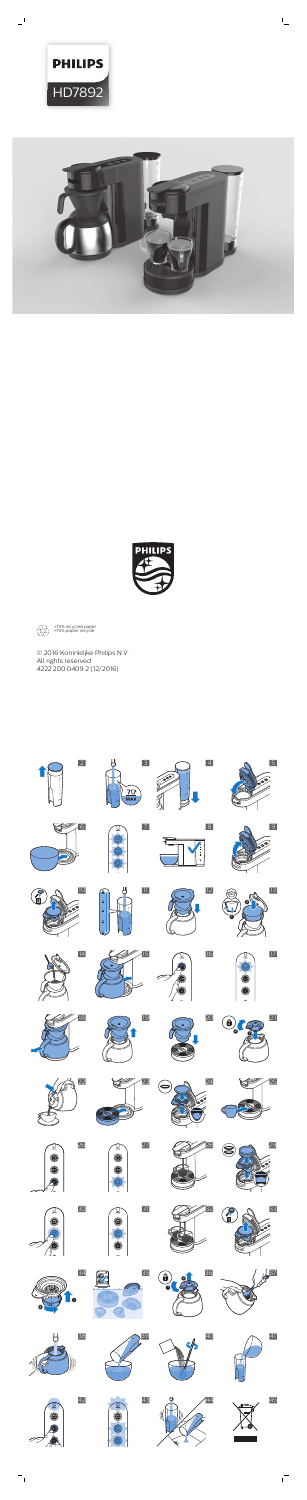## **Introduction**

Congratulations on your purchase and welcome to Philips! To fully benefit from the support that Philips offers, register your product at **www.philips.com/welcome**.

## Clean cold water

Use clean cold water every day. If you have not used the coffee machine for one day, you have to flush it with clean cold water before you use it again. To flush the machine, fill the water reservoir with clean cold water, place a bowl (with a capacity of at least 1500 ml) or 2 cups under the coffee spout and press the 2-cup button a few times to brew hot water until the water reservoir is empty.

#### Fresh filter coffee

To brew a jug of delicious coffee use good-quality pre-ground coffee . Always use a paper filter size 102. You can brew up to 7 cups of coffee in the jug.

#### Fresh coffee pods

Use good-quality fresh coffee pods in this machine for a full, round taste. To keep the pods fresh longer, store them in a storage container.

### **Important**

Read this user manual carefully before you use the machine and save it for future reference.

## Danger

- Never immerse the machine in water or any other liquid.

## Warning

- Connect the machine to an earthed wall socket.
- Check if the voltage indicated on the bottom of the machine corresponds to the local mains voltage before you connect the machine.
- This machine can be used by children aged from 8 years and above and persons with

reduced physical, sensory or mental capabilities or lack of experience and knowledge if they have been given supervision or instruction concerning use of the machine in a safe way and understand the hazards involved. Children shall not play with the machine. Cleaning and user maintenance shall not be made by children unless they are 8 years and above and supervised.

- Keep the machine and its cord out of the reach of children aged less than 8 years.
- Do not use the machine if the plug, the mains cord or the machine itself is damaged.
- If the mains cord is damaged, you must have it replaced by Philips, a service center authorized by Philips or similarly qualified persons in order to avoid a hazard.

# Caution

 $=$ <sub>1</sub>

- Always return the machine to a service centre authorised by Philips for examination or repair. Do not attempt to repair the machine yourself, otherwise your guarantee becomes invalid.
- After unpacking the machine, never put the machine on its side. Always keep it in upright position, also during transport.
- Never put normal ground coffee or use torn pods in the pod holders of this machine, as this causes the pod holders to become blocked.
- Do not use the machine in combination with a transformer, as this could cause hazardous situations.
- Always put the machine on a flat and stable surface.
- Do not place the machine on a hotplate, directly next to a hot oven, heater or similar source of heat.
- Descale the machine at least every 3 months. Not doing so may cause the machine to stop working properly. In this case, repair is not covered under your guarantee.
- Do not use the machine at altitudes higher than 2200 metres above sea level.
- Do not use the machine at a temperature below 0°C. Water left in the machine may freeze and cause damage.
- Never pour any other liquid than clean cold water into the water reservoir.
- Never flush the machine or let it brew coffee when the spout is not in place.



 $\mathsf{L}$ 

 $\overline{\phantom{a}}$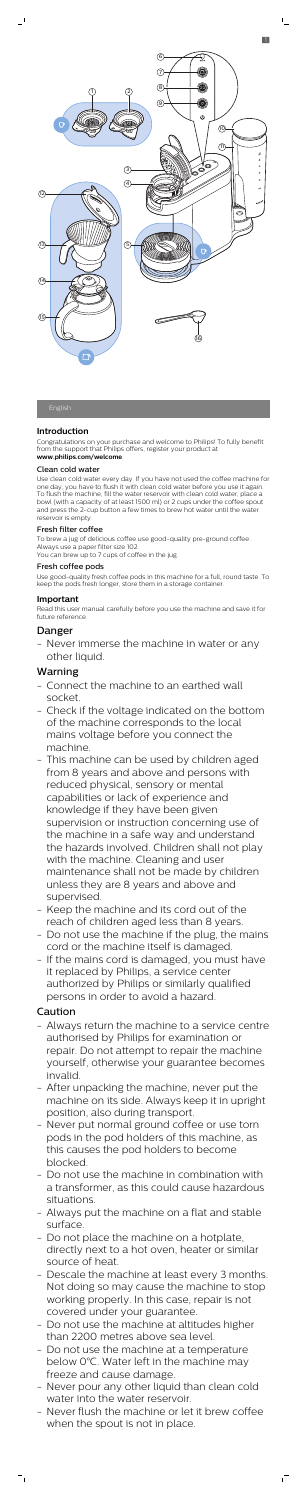- Flush the coffee machine with fresh water before you use it for the first time (see chapter 'First use'). This causes the system to fill with water, which is essential for the machine to work properly.

 $\Gamma_{\rm c}$ 

- 1-cup pod holder
- 2-cup pod holder
- 3 Distribution disk 4 Collector ring
- 5 Drip tray

 $\mathbf{I}$ 

- Never interrupt the descaling process.
- Never use a descaling agent based on mineral acids such as sulphuric acid, hydrochloric acid, sulphamic acid and acetic acid (e.g. vinegar). These descaling agents may damage the machine.
- The machine is intended for normal household use only. It is not intended for use in environments such as staff kitchens of shops, offices, farms or other work environments. Nor is it intended to be used by clients in hotels, motels, bed and breakfast and other residential environments.
- Do not disassemble the insulated jug.
- Never immerse the insulated jug in water or any other liquid, as this could cause water to enter between the walls of the jug.
- The insulated jug is not dishwasher-proof.
- When the jug is filled with coffee, keep it in upright position to prevent leakage.
- During brewing and until the light stops blinking, the filter holder is filled with hot coffee.

## **General description**

- 6 CALC light
- 7 Jug button
- 8 2-cup button
- 9 1-cup button
- 10 Water reservoir lid
- 11 Water reservoir
- 12 Filter holder lid
- 13 Filter holder
- 14 Insulated jug lid 15 Insulated jug
- 16 Measuring spoon

## **Electromagnetic fields**

- Put the plug in an earthed wall socket.
- 2 Remove the water reservoir from the machine and remove the lid from the water reservoir (Fig. 2).
- 3 Clean the water reservoir thoroughly in hot water, if necessary with some washing-up liquid.
- 4 Fill the water reservoir with clean cold water up to the MAX indication (Fig. 3).
- 5 Put the lid back onto the water reservoir and put the water reservoir back onto the machine (Fig. 4).
- 6 Place the 1-cup pod holder in the coffee machine. Close the lid and make sure it is properly locked (Fig. 5).
- 7 Remove the drip tray from the platform and put a bowl (with a capacity of at least 1 liter) or the jug under the coffee outflow (Fig. 6).
- 8 Press one of the buttons on the control panel. All three lights start flashing (Fig. 7).
- 9 The flushing cycle starts. During the flushing cycle the system fills itself with water from the water reservoir. The machine produces more noise than during a regular brewing cycle.
- 10 The machine switches off when the water tank is empty (Fig. 8).
- 11 After the first flushing cycle, clean the collector ring and the pod holder with hot water and some washing-up liquid or in the dishwasher. Rinse the insulated jug under the tap.

This Philips machine complies with all applicable standards and regulations regarding exposure to electromagnetic fields.

## **First use**

The machine starts an automatic flushing cycle when you switch it on for the first time, no matter which button you press.

- Fill the water reservoir with clean cold water up to the MAX indication and put it back onto the machine (Fig. 3). Note: The MIN indication on the water reservoir indicates the minimum amount of water required for brewing pod coffee. Always fill the water reservoir beyond the MIN level.
- 2 Put the plug in an earthed wall socket.
- Open the lid of the machine by moving the lever upwards (Fig. 9).
- 4 Place the drip tray on the platform of the machine (Fig. 23).
- 5 Place one pod in the 1-cup pod holder with the convex side pointing downwards (Fig. 24).

#### **Brewing a jug of drip-filter coffee**

- 1 Open the lid of the machine (Fig. 9). 2 Remove the pod holder, if present (Fig. 10).
- 3 Remove the drip tray, if present.
- 4 Fill the water reservoir with clean cold water up to the level required for the number of cups of coffee you wish to brew and put the water reservoir back onto the machine (Fig. 11).
- 5 Rinse the insulated jug with hot tap water to preheat it
- Tip: To obtain the tastiest and hottest coffee, brew at least half a jug of coffee.
- 6 Place the filter holder on top of the insulated jug (Fig. 12).
- Open the lid of the filter holder.
- 8 Put a paper filter size 102 in the filter holder. Make sure that you fold the sealed edges to ensure that the paper filter stays upright during brewing (Fig. 13).
- 9 Use the measuring spoon to put the required amount of pre-ground coffee in the filter (Fig. 14).

- To brew two cups of pod coffee,place the deeper 2-cup pod holder in the machine. Place two pods in the 2-cup pod holder (Fig. 29).
- 2 Press the 2-cup button to brew coffee (Fig. 30).
	- The button starts flashing and the machine starts heating up (Fig. 31).
		- When the heating-up process is finished, the machine starts brewing coffee (Fig. 32). After brewing, the machine switches off automatically.
- 3 Remove the coffee pods after use by lifting the pod holder out of the machine and emptying it (Fig. 33).

Tip: Use one measuring spoon of pre-ground coffee for each cup. Use a heaped measuring spoon for strong coffee and a level measuring spoon for mild coffee.

- 10 Close the lid of the filter holder.
- 11 Slide the insulated jug on the platform of the machine (Fig. 15).
- 12 Press the jug button to start the brewing process (Fig. 16).
	- The light in the jug button starts flashing and the brewing process starts. (Fig. 17)
	- When all the water from the water reservoir has passed through the filter, the light in the jug button goes out and the machine switches off automatically.
- 13 You can now remove the insulated jug from the machine (Fig. 18).
- 14 Remove the filter holder from the insulated jug (Fig. 19). Tip: You can place the filter holder on the drip tray to prevent coffee from leaking onto your worktop while you pour out coffee from the jug (Fig. 20).
- 15 Place the jug lid on the insulated jug and turn it to the keep-warm position (closed lock symbol) (Fig. 21).
- 16 Push the lever of the jug lid to pour coffee into one or more cups, (Fig. 22)

# **Brewing pod coffee**

## Brewing one cup of pod coffee

Note: Make sure that the pod holder is clean and the sieve in the center is not clogged, e.g. with loose coffee grounds.

Note: Make sure that the coffee in the pod is distributed evenly and press the pod lightly into the pod holder.

- 6 Place the 1-cup pod holder in the machine and close the lid (Fig. 5).
- Place a cup on the drip tray (Fig. 25).
- 8 Press the 1-cup button to brew coffee. (Fig. 26)
	- The button starts flashing and the machine starts heating up (Fig. 27).
		- When the heating-up process is finished, the machine starts brewing coffee (Fig. 28). After brewing, the machine switches off automatically.
- 9 Remove the coffee pod after use by lifting the pod holder out of the machine and emptying it (Fig. 10).

Caution: Be careful when you do this, for there may still be some hot water/coffee on the coffee pod(s).

Caution: Never put normal ground coffee or use torn pods in the machine, as this causes it to become blocked.

## Brewing two cups of pod coffee

Note: Instead of two pods, you can also place a cappuccino pod, a hot chocolate pod or a special pod for a mug of strong coffee in the 2-cup pod holder and place a mug under the coffee spout. In this case, press the 1-cup button instead of the 2-cup button to brew your beverage.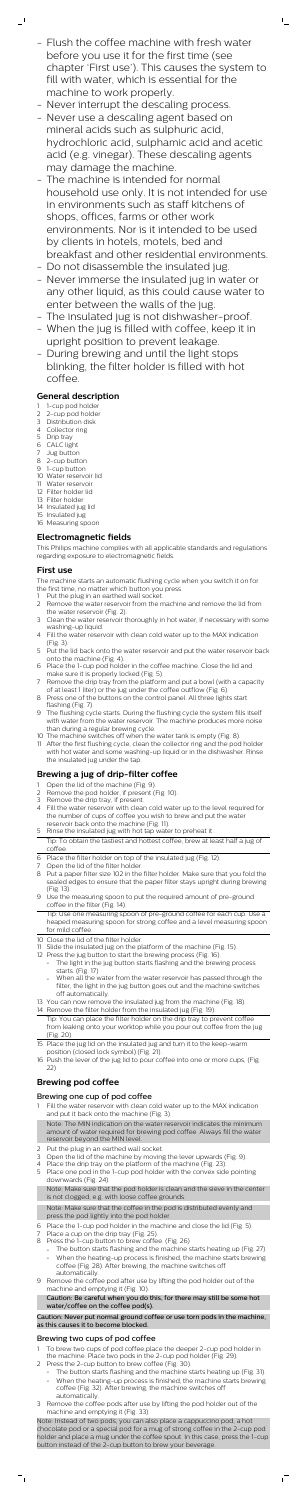## **Ordering accessories**

 $\overline{\phantom{0}}$ 

To buy accessories or spare parts, visit **www.shop.philips.com/service** or go to your Philips dealer. You can also contact the Philips Consumer Care Center in your country (see the international warranty leaflet for contact details).

## **Cleaning the machine**

## **Never immerse the machine in water or any other liquid.**

**Never clean the machine by flushing it with the lid open.**

## Cleaning the coffee machine

#### **Warning: Always unplug the machine before you clean it.**

- Clean the outside of the machine with a moist cloth.
- 2 To prevent clogging, clean the pod holders regularly with hot water, some washing-up liquid and a washing-up brush. If you have used the 2-cup pod holder to brew cappuccino or hot chocolate, make sure to clean it thoroughly immediately after use to remove any milk residues. Note: You can disassemble the pod holders for more thorough cleaning (Fig. 34).
- 3 Clean the collector ring, the pod holders, the drip tray, the water reservoir and the water reservoir lid in hot water, if necessary with some washing-up liquid. All detachable parts except the water reservoir can also be cleaned in the dishwasher (Fig. 35).
- 4 Clean the water distribution disk with a moist cloth. Be careful when you do this. Make sure that the rubber sealing ring does not get stuck under the edge of the water distribution disk. If it does, the coffee machine starts to leak.

- To remove the jug lid, turn the lid anticlockwise to 'open' position and remove it (Fig. 36).
- 2 Clean the inside of the insulated jug with a soft brush, hot water and some washing-up liquid (Fig. 37).
- Tip: To remove stubborn brown deposits, fill the jug with hot water and add a spoonful of baking soda. Let the baking soda do its work for some time.
- 3 After cleaning, rinse the insulated jug with fresh, hot water (Fig. 38).

- Fill the water reservoir with clean cold water up to the MAX indication and put it back onto the machine.
- 2 Put the 1-cup pod holder or the 2-cup pod holder in the machine without pod(s).
- 3 Put a bowl (with a capacity of at least 1000ml) or the jug under the coffee spout to collect the water.
- Press the 2-cup button, wait until the machine has heated up and brewed an amount of hot water. Then press the 2-cup button several times until the water reservoir is empty.

#### Cleaning the insulated jug

**Warning: Do not immerse the insulated jug in water or any other liquid and do not clean it in the dishwasher as this will cause damage to the jug.**

#### Flushing the coffee machine

If you have not used the coffee machine for one day, flush it with clean cold water before you use it again. Flush the machine in the following way:

- 1 Fill the water reservoir with clean cold water up to the MAX indication and pour the water into a bowl (Fig. 39).
- 2 Mix 50 grams of citric acid with the water in the bowl. Stir until the
- owder has dissolved (Fig. 40).
- 3 Fill the water reservoir with the descaling mixture and place it back on the machine (Fig. 41).
- 4 Remove the drip tray. Put a bowl with a capacity of at least 1.5 liters under the spout to collect the descaling mixture (Fig. 6).
- 5 Place the 1-cup pod holder with a used coffee pod in it in the coffee machine. Close the lid and make sure it is properly locked.

## **Descaling the machine**

#### When to descale

Scale builds up inside the machine during use. It is essential to descale the machine when the CALC light goes on.

#### Why to descale

Your reasons to descale:

- It prolongs the life of your coffee machine
- It ensures maximum cup volume
- It ensures maximum coffee temperature
- The machine produces less sound during brewing
- It prevents malfunctioning

If the descaling procedure is not performed correctly, scale residue remains behind in the machine. This causes scale to build up more quickly and may cause permanent and irreparable damage to the machine.

#### Use the correct descaler

Only citric acid-based descalers are suitable for descaling the machine. This type of descaler descales the machine without damaging it. For the correct amount, see under 'Descaling procedure' below. Each descaling mixture can be used only once. Use a new descaling mixture each time. We advise you to use the special SENSEO® Descaler (HD7012/HD7011/HD7006). Read the instruction leaflet in the package. For more information on why it is important to descale, how to descale or which descaler to use, visit our website at www.philips.com/descale-senseo.

#### **Warning: Never use a descaler based on mineral acids such as sulphuric acid, hydrochloric acid, sulphamic acid and acetic acid (e.g. vinegar). These descalers may damage your coffee machine.**

#### Descaling procedure

The descaling procedure consists of a descaling cycle and two flushing cycles. Do not interrupt the descaling cycle and do not switch off the machine before you have performed the two flushing cycles.

Note: Always put a used coffee pod in the pod holder when you descale the machine. This pod serves as a 'filter' to prevent the sieve or hole in the pod holder from getting clogged with scale residue.

### **Warning: Make sure that the lid is closed properly and the lid lever is locked before you start descaling the machine.**

- 6 Press the 1-cup button and the 2-cup button simultaneously.
- 7 The CALC light, the 1-cup button and the 2-cup button start flashing (Fig. 43) slowly.
	- During the descaling cycle, the water comes out of the machine in intervals.When the descaling mixture in the water reservoir has been used up, the 1-cup button and the 2-cup button start flashing quickly while the CALC light continues to flash slowly.
- 8 Empty the bowl and place it back.
- 9 To clean the water reservoir, rinse it thoroughly with cold clean tap water a few times (Fig. 44).
- 10 Fill the water reservoir with clean cold water up to the MAX indication and put it back onto the machine.
	- The 1-cup button and the 2-cup button light up continuously. The CALC light continues to flash slowly.
- 11 Press the 1-cup button and the 2-cup button simultaneously. The 1-cup button and the 2-cup button start flashing slowly. The CALC light continues to flash slowly.
	- During the flushing cycle, the water comes out of the machine in intervals.When the water reservoir is empty, the 1-cup button and the 2-cup button start flashing quickly while the CALC light continues to flash slowly.
- 12 When all the water in the water reservoir has been used up, the 1-cup button and the 2-cup button start flashing quickly while the CALC light continues to flash slowly.
- 13 Repeat steps 8 to 12.
	- When all the water in the water reservoir has been used up, the machine switches off and all the lights go out to indicate that the descaling procedure has ended.

## **Troubleshooting**

This chapter summarizes the most common problems you could encounter with the appliance. If you are unable to solve the problem with the information below, visit **www.philips.com/support** for a list of frequently asked questions or contact the Consumer Care Center in your country.

| Problem                                                    | Possible cause                                                                                | <b>Solution</b>                                                                                                                                                                                                                                                  |
|------------------------------------------------------------|-----------------------------------------------------------------------------------------------|------------------------------------------------------------------------------------------------------------------------------------------------------------------------------------------------------------------------------------------------------------------|
| My coffee cup<br>overflows with cold<br>coffee             | You did not flush the<br>machine before first<br>use.                                         | Flush the machine before<br>first use. When the machine<br>has emptied a complete<br>water reservoir, you can start<br>to make a new coffee.                                                                                                                     |
| The light in the<br>button you pressed<br>flashes slowly.  | The machine is<br>heating up.                                                                 | If heating up takes longer<br>than two minutes, contact<br>the Philips Consumer Care<br>Center in your country.                                                                                                                                                  |
|                                                            | When you are<br>brewing drip filter<br>coffee, the light<br>flashes slowly during<br>brewing. | The brewing cycle last<br>approximately 90 seconds,<br>wait until the brewing cycle<br>has finished.                                                                                                                                                             |
| The light in the<br>button you pressed<br>flashes quickly. | There is not enough<br>water in the water<br>reservoir.                                       | Fill the water reservoir.                                                                                                                                                                                                                                        |
|                                                            | The float in the water<br>reservoir is stuck.                                                 | Empty the water reservoir<br>and shake it a few times to<br>release the float. Clean the<br>water reservoir with hot<br>water and some washing-up<br>liquid or in the dishwasher. If<br>this does not help, descale<br>the machine (see chapter<br>'Descaling'). |
| The CALC light is<br>on continuously.                      | You need to descale<br>the machine.                                                           | Perform the descaling<br>procedure as described in<br>chapter 'Descaling'.                                                                                                                                                                                       |
| I cannot close the<br>lid properly.                        | Perhaps a used coffee<br>pod is sticking to the<br>water distribution disk.                   | If this is the case, remove the<br>used pod.                                                                                                                                                                                                                     |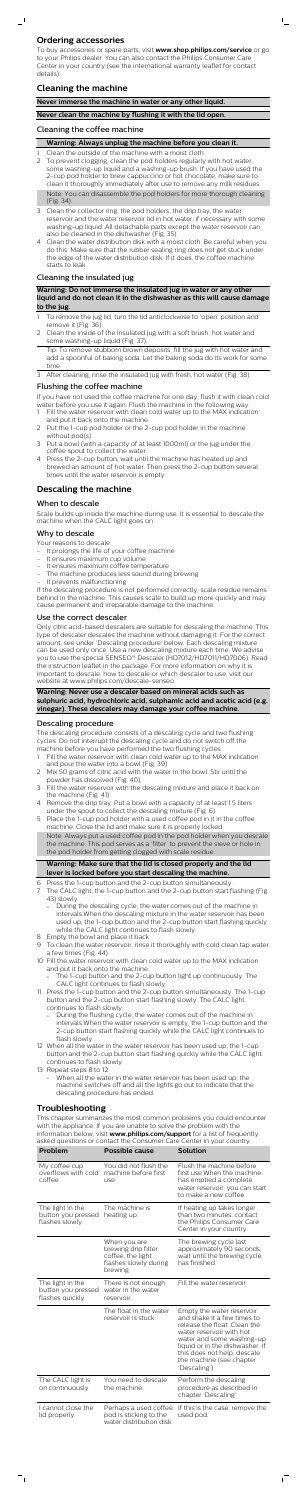| Problem                                                                            | Possible cause                                                                                          | <b>Solution</b>                                                                                                                                                                                                                                                    |
|------------------------------------------------------------------------------------|---------------------------------------------------------------------------------------------------------|--------------------------------------------------------------------------------------------------------------------------------------------------------------------------------------------------------------------------------------------------------------------|
| The coffee<br>machine produces<br>less pod coffee<br>than before.                  | Perhaps the sieve in<br>the center of the pod<br>holder is clogged.                                     | If the sieve is clogged, use a<br>washingup brush to unclog<br>the sieve. If you cannot<br>unclog it properly with the<br>washing-up brush, put the<br>pod holder in the machine<br>and descale the machine.<br>Descale the machine (see<br>chapter 'Descaling').  |
| The temperature of<br>the coffee<br>decreases quickly.                             | You use the wrong<br>type of cups.                                                                      | Use thin-walled cups. Thin-<br>walled cups absorb less heat<br>from the coffee than thick-<br>walled cups.                                                                                                                                                         |
|                                                                                    | The cups are cold.                                                                                      | Rinse the cups with hot<br>water. You can preheat the<br>coffee machine and cup by<br>brewing a cup of hot water<br>first without placing a coffee<br>pod in the pod holder.                                                                                       |
|                                                                                    | You have added cold<br>milk to the coffee.                                                              | Do not use cold milk straight<br>from the refrigerator.                                                                                                                                                                                                            |
| The filter coffee is<br>not hot enough.                                            | You have not brewed<br>a full jug.                                                                      | Coffee stays hot longer if<br>you brew a full jug of coffee<br>to ensure that that the<br>coffee has the right<br>temperature.                                                                                                                                     |
|                                                                                    | You have not<br>removed the pod<br>holder.                                                              | If you do not remove te pod<br>holder, this can lead to a<br>longer brewing time.                                                                                                                                                                                  |
|                                                                                    | You have not<br>preheated the<br>insulated jug.                                                         | Rinse the insulated jug with<br>hot tap water to preheat it .                                                                                                                                                                                                      |
|                                                                                    | You have added cold<br>milk to the coffee.                                                              | Do not use cold milk straight<br>from the refrigerator.                                                                                                                                                                                                            |
| Coffee grounds<br>end up in the<br>insulated jug.                                  | Your paper filter may<br>have collapsed during<br>brewing.                                              | To prevent the paper filter<br>from collapsing, fold the<br>sealed edges.                                                                                                                                                                                          |
| The coffee is<br>weaker than<br>expected.                                          | There may have been<br>some water in the<br>insulated jug when<br>you started brewing<br>filter coffee. | Always make sure that there<br>is no water in the jug before<br>you start brewing coffee.                                                                                                                                                                          |
|                                                                                    | You have not used<br>enough pre-ground<br>coffee.                                                       | Use one heaped measuring<br>spoon of pre-ground coffee<br>per cup for stronger coffee.                                                                                                                                                                             |
| Water leaks from<br>the coffee<br>machine.                                         | You overfilled the<br>water reservoir.                                                                  | Do not fill the water reservoir<br>beyond MAX level.                                                                                                                                                                                                               |
|                                                                                    | The sieve in the center<br>of the pod holder may<br>be clogged.                                         | Check the pod holder. If the<br>sieve is clogged, use a<br>washing-up brush to unclog<br>the sieve. If you cannot<br>clean it properly with the<br>washing-up brush, put the<br>pod holder in the machine<br>and descale the machine<br>(see chapter 'Descaling'). |
|                                                                                    | The sealing ring may<br>be stuck under the<br>edge of the<br>distribution disk.                         | Check if the sealing ring is<br>stuck under the edge of the<br>distribution disk. If it is, pull it<br>out from under the<br>distribution disk carefully.                                                                                                          |
|                                                                                    | You forgot to place<br>the collector ring.                                                              | If you forget to place the<br>collector ring, water comes<br>out of the lid of the machine<br>instead of passing through<br>the pod.                                                                                                                               |
| I cannot open the<br>lid.                                                          | A vacuum has formed<br>under the lid.                                                                   | Switch of the coffee<br>machine. Pull up the lever<br>and wait 24 hours before<br>you open the lid. You may<br>need to use some force.                                                                                                                             |
|                                                                                    |                                                                                                         | Always make sure the pod<br>holders are clean and the<br>center of the sieve is not<br>clogged to prevent a<br>vacuum.                                                                                                                                             |
| It takes longer than<br>before to brew<br>filter coffee.                           | You have to descale<br>the machine.                                                                     | To descale the machine,<br>follow the instructions in<br>chapter ' Descaling'.                                                                                                                                                                                     |
|                                                                                    | You left a pod holder<br>in the machine.                                                                | Remove the pod holder.                                                                                                                                                                                                                                             |
| There is still water<br>left in the water<br>tank, after brewing<br>filter coffee. | This is normal.                                                                                         | The filter coffee brewing<br>process does not use up all<br>the water in the water<br>tank. This is normal.                                                                                                                                                        |

- This symbol means that this product shall not be disposed of with normal household waste (2012/19/EU) (Fig. 45).
- Follow your country's rules for the separate collection of electrical and electronic products. Correct disposal helps prevent negative consequences for the environment and human health.

## **Warranty and support**

If you need information or support, please visit **www.philips.com/support** or read the international warranty leaflet.

## **Recycling**

## **Einführung**

Herzlichen Glückwunsch zu Ihrem Kauf und willkommen bei Philips! Um die Unterstützung von Philips optimal nutzen zu können, sollten Sie Ihr Produkt unter **www.philips.com/welcome** registrieren.

## Sauberes kaltes Wasser

Verwenden Sie täglich sauberes kaltes Wasser. War die Kaffeemaschine einen Tag lang nicht in Gebrauch, lassen Sie vor dem nächsten Aufbrühen sauberes kaltes Wasser durchlaufen. Um die Maschine durchzuspülen, füllen Sie den Wassertank mit sauberem kaltem Wasser, stellen Sie eine Schüssel (mit einem Volumen von mindestens 1500 ml) oder zwei Tassen unter den Kaffeeauslauf, und drücken Sie mehrmals die 2-Tassen-Taste, damit heißes Wasser durchläuft, bis der Wassertank leer ist.

### Frischer Filterkaffee

Um eine Tasse bekömmlichen Kaffee zu brühen, verwenden Sie gemahlenen Kaffee in guter Qualität. Verwenden Sie immer Papierfiltertüten der Größe 102. Sie können in der Kanne bis zu 7 Tassen Kaffee brühen.

## Frische Kaffeepads

Verwenden Sie frische, hochwertige Kaffeepads in dieser Maschine, um einen vollen, abgerundeten Geschmack zu erhalten. Damit die Pads länger frisch bleiben, sollten Sie sie in einem entsprechenden Behälter aufbewahren.

## **Wichtig**

Lesen Sie diese Bedienungsanleitung vor dem Gebrauch der Maschine aufmerksam durch, und bewahren Sie sie für eine spätere Verwendung auf.

# Gefahr

 $\vdash$ <sub>1</sub>

- Tauchen Sie die Maschine niemals in Wasser oder andere Flüssigkeiten.

## Warnhinweis

- Die Netzsteckdose muss schutzgeerdet sein.
- Prüfen sie, bevor Sie das Gerät anschließen, ob die Spannungsangabe am Boden des Geräts mit der örtlichen Netzspannung übereinstimmt.
- Diese Maschine kann von Kindern ab 8 Jahren und Personen mit eingeschränkten physischen, sensorischen oder geistigen Fähigkeiten oder ohne Erfahrung und besondere Kenntnisse verwendet werden, wenn sie beim Gebrauch des Geräts beaufsichtigt werden oder in den sicheren Gebrauch des Geräts unterwiesen wurden und die verbundenen Gefahren verstanden haben. Kinder dürfen nicht mit der Maschine spielen. Reinigung und Pflege dürfen nicht von Kindern durchgeführt werden, sofern sie nicht älter als 8 Jahre sind und beaufsichtigt werden.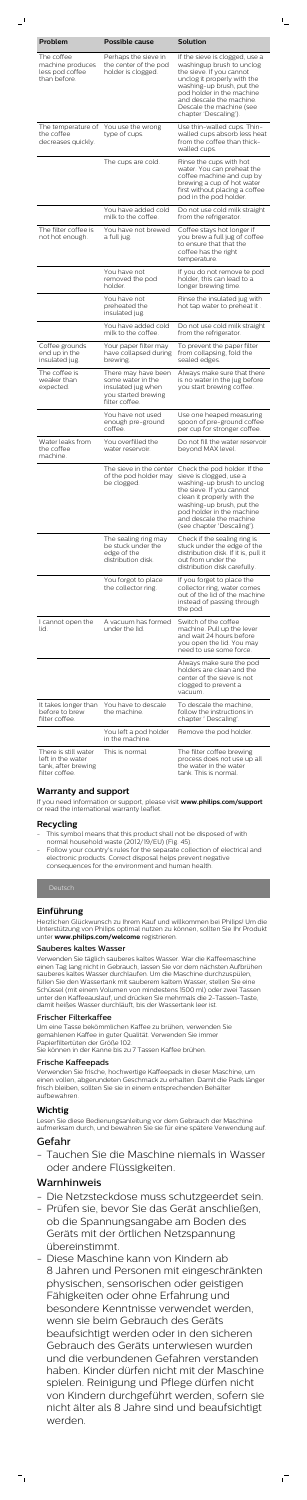- Sorgen Sie dafür, dass Kinder unter 8 Jahren keinen Zugang zu der Maschine und zum Kabel der Maschine haben.

 $\mathbb{L}$ 

- Verwenden Sie die Maschine nicht, wenn der Netzstecker, das Netzkabel oder die Maschine selbst defekt oder beschädigt ist.
- Ist das Netzkabel defekt, darf es nur von einem Philips Service-Center, einer von Philips autorisierten Werkstatt oder einer ähnlich qualifizierten Person durch ein Original-Ersatzkabel ausgetauscht werden, um Gefährdungen zu vermeiden.

# Achtung

 $\mathbf{r}$ 

- Geben Sie das Gerät zur Überprüfung bzw. Reparatur stets an ein Philips Service-Center. Versuchen Sie nicht, das Gerät selbst zu reparieren, da die Garantie sonst verfällt.
- Legen Sie die Maschine nach dem Auspacken nie auf der Seite ab. Halten Sie sie stets aufrecht, auch beim Transport.
- Verwenden Sie keinesfalls normalen gemahlenen Kaffee oder beschädigte Pads in den Padhaltern dieser Maschine, da dies die Padhalter verstopfen würde.
- Aus Sicherheitsgründen darf das Gerät nicht mit einem Transformator betrieben werden.
- Stellen Sie die Maschine auf eine ebene und stabile Fläche.
- Stellen Sie die Maschine nicht auf eine Warmhalteplatte, direkt neben einen heißen Ofen, eine Heizung oder eine ähnliche Wärmequelle.
- Entkalken Sie die Maschine mindestens alle drei Monate. Andernfalls kann der ordnungsgemäße Betrieb der Maschine nicht gewährleistet werden. In diesem Fall ist auch die Reparatur von der Gewährleistung ausgeschlossen.
- Benutzen Sie das Gerät nicht in Höhenlagen von über 2200 m.
- Benutzen Sie das Gerät nicht bei Temperaturen unter 0 °C. In der Maschine verbleibendes Wasser kann gefrieren und Schäden verursachen.
- Füllen Sie niemals eine andere Flüssigkeit als sauberes kaltes Wasser in den Wassertank.
- Spülen Sie die Maschine nicht durch, und bereiten Sie keinen Kaffee zu, solange der Kaffeeauslauf nicht eingesetzt ist.
- Spülen Sie die Kaffeemaschine mit frischem Wasser durch, bevor Sie sie das erste Mal verwenden (siehe Kapitel "Erste Anwendung"). Dabei füllt sich das System mit Wasser. Dies ist für den ordnungsgemäßen Betrieb der Maschine entscheidend.
- Unterbrechen Sie nie den Entkalkungsvorgang.
- Verwenden Sie keine Entkalker auf Basis von Mineralsäuren, beispielsweise Schwefel-,

Salz-, Sulfamin- oder Essigsäure (z. B. Essig). Diese Entkalker könnten die Maschine beschädigen.

- Stecken Sie den Netzstecker in eine geerdete Steckdose.
- 2 Entfernen Sie den Wasserbehälter von der Maschine, und nehmen Sie den Deckel des Wasserbehälters (Abb. 2) ab.
- 3 Reinigen Sie den Wasserbehälter gründlich in heißem Wasser, dem Sie bei Bedarf etwas Spülmittel zufügen können.
- 4 Füllen Sie den Wasserbehälter bis zur Markierung MAX (Abb. 3) mit klarem kaltem Wasser.
- 5 Setzen Sie den Deckel zurück auf den Wasserbehälter, und setzen Sie den Wasserbehälter wieder in die Maschine (Abb. 4) ein.
- 6 Setzen Sie den 1-Tassen-Padhalter in die Kaffeemaschine ein. Schließen Sie den Deckel, und stellen Sie sicher, dass er fest verschlossen (Abb. 5) ist.
- 7 Entfernen Sie die Abtropfschale von der Plattform, und setzen Sie eine Schüssel (mit einem Fassungsvermögen von mindestens 1 Liter) oder die Kanne unter den Kaffeeausguss (Abb. 6).
- 8 Drücken Sie eine der Tasten auf dem Bedienfeld. Alle drei Leuchten beginnen zu blinken (Abb. 7).
- 9 Der Durchspülvorgang beginnt. Während des Durchspülvorgangs füllt sich das System mit Wasser aus dem Wasserbehälter. Die Maschine erzeugt lautere Geräusche als während des normalen Brühvorgangs.

 $^{-}$ 

- Die Maschine ist nur für den normalen Hausgebrauch bestimmt. Sie ist nicht für den Gebrauch in Personalküchen, Büros, landwirtschaftlichen Betrieben oder anderen gewerblichen Umgebungen vorgesehen. Ebenso ist sie nicht für die Nutzung durch Kunden in Hotels, Motels, Unterkünften mit Frühstücksangebot oder anderen Unterkünften bestimmt.
- Nehmen Sie die isolierte Thermo-Kanne nicht auseinander.
- Tauchen Sie die isolierte Thermo-Kanne niemals in Wasser oder eine andere Flüssigkeit, da dadurch Wasser zwischen die Wände der Thermo-Kanne gelangen kann.
- Die Thermo-Kanne ist nicht spülmaschinenfest.
- Halten Sie die gefüllte Thermo-Kanne senkrecht, damit sie nicht tropft.
- Während des Brühens bis zum Beenden des Blinkens ist der Filterhalter mit heißem Kaffee gefüllt.

## **Allgemeine Beschreibung**

- 1 Padhalter für 1 Tasse
- 2 Padhalter für 2 Tassen
- 3 Sprühkopf 4 Sammelring
- 5 Abtropfschale
- 6 CALC-Anzeige
- 7 Kannentaste
- 8 2-Tassen-Taste
- 9 1-Tasse-Taste
- 10 Deckel des Wasserbehälters
- 11 Wasserbehälter
- 12 Deckel des Filterhalters
- 13 Filterhalter
- 14 Deckel der isolierten Thermo-Kanne
- 15 Isolierte Thermo-Kanne
- 16 Messlöffel

# **Elektromagnetische Felder**

Dieses Philips Gerät erfüllt sämtliche Normen und Vorschriften bezüglich der Exposition in elektromagnetischen Feldern.

## **Erste Anwendung**

Die Maschine beginnt führt einen automatischen Durchspülvorgang durch, wenn Sie sie zum ersten Mal einschalten. Dies ist unabhängig von der gedrückten Taste.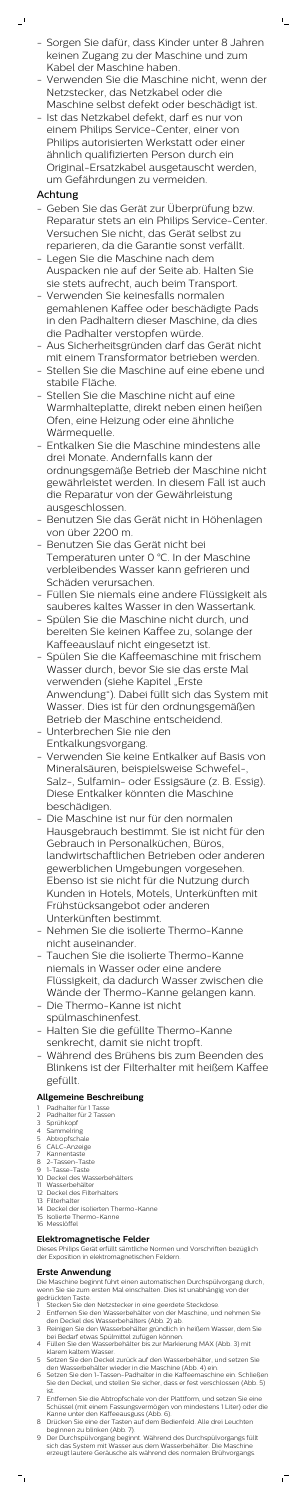10 Wenn der Wassertank leer (Abb. 8) ist, schaltet sich die Maschine aus.

 $\mathbb{L}$ 

11 Reinigen Sie nach dem ersten Durchspülen den Sammelring und den Padhalter mit heißem Wasser und etwas Spülmittel oder im Geschirrspüler. Spülen Sie die Thermo-Kanne unter fließendem Wasser

# ab.

## **Eine Kanne Filterkaffee brühen**

- Öffnen Sie den Deckel der Kaffeemaschine (Abb. 9).
- 2 Entfernen Sie den Padhalter, sofern dieser vorhanden (Abb. 10) ist. 3 Entnehmen Sie die Tropfschale, sofern vorhanden.
- 4 Füllen Sie den Wasserbehälter mit klarem kaltem Wasser bis zu der
- Höhe entsprechend der gewünschten Anzahl Tassen Kaffee, und setzen Sie den Behälter wieder in die Maschine (Abb. 11) ein.
- 5 Spülen Sie die Thermo-Kanne zum Vorwärmen mit heißem Leitungswasser aus.

Tipp: Das beste Aroma und den heißesten Kaffee erhalten Sie, wenn Sie mindestens eine halbe Kanne Kaffee brühen.

6 Setzen Sie den Filterhalter auf die Thermo-Kanne (Abb. 12) auf.

- 7 Öffnen Sie den Deckel des Filterhalters.
- 8 Setzen Sie eine Papierfiltertüte der Größe 102 in den Filterhalter ein. Falten Sie die geprägten Ränder um, um sicherzustellen, dass die Filtertüte während des Brühvorgangs (Abb. 13) aufrecht stehen bleibt.
- 9 Geben Sie mithilfe des Messlöffels die erforderliche Menge gemahlenen Kaffee in den Filter (Abb. 14).
- Tipp: Nehmen Sie einen gestrichenen Messlöffel gemahlenen Kaffee pro Tasse. Nehmen Sie einen gehäuften Messlöffel für starken Kaffee und einen gestrichenen Messlöffel für milden Kaffee.
- 10 Schließen Sie den Deckel des Filterhalters.
- 11 Schieben Sie die Thermo-Kanne auf die Platte der Maschine (Abb. 15).
- 12 Drücken Sie die Kannentaste, um den Brühvorgang (Abb. 16) zu beginnen.
	- Die Kannentaste beginnt zu blinken, und der Brühvorgang beginnt (Abb. 17).
	- Wenn sämtliches Wasser aus dem Wasserbehälter den Filter durchlaufen hat, erlischt die Kannentaste, und die Maschine wird automatisch ausgeschaltet.
- 13 Sie können die Thermo-Kanne nun von der Maschine (Abb. 18) entfernen.
- 14 Nehmen Sie den Filterhalter von der Thermo-Kanne (Abb. 19) ab. Tipp: Sie können den Filterhalter auf die Abtropfschale stellen, damit kein Kaffee auf Ihre Arbeitsfläche fließt, während Sie Kaffee aus der Kanne (Abb. 20) eingießen.
- 15 Setzen Sie den Deckel auf die Thermo-Kanne auf, und drehen Sie ihn in die Warmhalteposition (Symbol des geschlossenen Schlosses) (Abb. 21).
- 16 Drücken Sie den Hebel des Kannendeckels, um Kaffee in Tassen (Abb. 22) einzugießen.

## **Kaffee mit Kaffeepads brühen**

## Eine Tasse Kaffee mit einem Kaffeepad brühen

- 1 Füllen Sie den Wasserbehälter bis zur Markierung MAX mit klarem kaltem Wasser, und setzen Sie ihn wieder auf die Maschine (Abb. 3). Hinweis: Die MIN-Anzeige auf dem Wasserbehälter weist auf die Mindestmenge Wasser hin, die für das Aufbrühen von Kaffee erforderlich ist. Füllen Sie den Wasserbehälter immer bis über die MIN-Anzeige hinaus.
- Stecken Sie den Netzstecker in eine geerdete Steckdose.
- 3 Öffnen Sie den Deckel der Maschine, indem Sie den Hebel aufwärts (Abb. 9) bewegen.
- 4 Setzen Sie die Abtropfschale auf die Platte der Maschine (Abb. 23).
- 5 Setzen Sie ein Kaffeepad mit der konvexen Seite nach unten (Abb. 24) in den Einzeltassen-Padhalter.

- Reinigen Sie die Außenwände des Geräts mit einem feuchten Tuch.
- 2 Um Verstopfungen zu vermeiden, reinigen Sie die Padhalter regelmäßig mit heißem Wasser, etwas Spülmittel und einer Spülbürste. Wenn Sie den Padhalter für 2 Tassen zum Brühen von Cappuccino oder Kakao verwendet haben, reinigen Sie ihn sofort anschließend, um Milchrückstände zu beseitigen.

Hinweis: Vergewissern Sie sich, dass der Padhalter sauber und das Sieb in der Mitte nicht verstopft ist, z. B. durch loses Kaffeepulver.

- Um den Deckel der Kanne zu entfernen, drehen Sie ihn gegen den Uhrzeigersinn in die geöffnete Position, und nehmen Sie ihn ab (Abb. 36).
- 2 Reinigen Sie das Innere der Thermo-Kanne mit einer weichen Bürste, heißem Wasser und etwas Spülmittel (Abb. 37).
- Hinweis: Achten Sie darauf, dass der Kaffee in den Pads gleichmäßig verteilt ist, und drücken Sie die Pads im Padhalter leicht an.
- 6 Setzen Sie den Einzeltassen-Padhalter in die Maschine ein, und schließen Sie den Deckel (Abb. 5).
- 7 Stellen Sie eine Tasse auf die Abtropfschale (Abb. 25).
- 8 Drücken Sie die 1-Tasse-Taste, um Kaffee (Abb. 26) zu brühen.
	- Die Taste beginnt zu blinken, und die Maschine wird aufgeheizt (Abb. 27).
		- Sobald der Heizvorgang abgeschlossen ist, beginnt die Maschine, Kaffee (Abb. 28) zu brühen. Nach dem Brühen schaltet sich das Gerät automatisch aus.
- 9 Nehmen Sie nach Gebrauch den Padhalter aus dem Gerät, und entsorgen (Abb. 10) Sie das Kaffeepad.

Achtung: Seien Sie dabei vorsichtig. Es könnte sich noch heißes Wasser oder Kaffee auf den Kaffeepads befinden.

- Füllen Sie den Wasserbehälter bis zur Markierung MAX mit sauberem kaltem Wasser, und setzen Sie ihn wieder auf das Gerät.
- 2 Setzen Sie den Padhalter für 1 Tasse oder den Padhalter für 2 Tassen ohne Pads in das Gerät ein.
- 3 Stellen Sie ein Gefäß mit einem Fassungsvermögen von mindestens 1000 ml oder die Kanne unter den Kaffeeauslauf, um das Wasser aufzufangen.
- 4 Drücken Sie die 2-Tassen-Taste, und warten Sie, bis die Maschine aufgewärmt wurde und eine gewisse Menge heißes Wasser gebrüht hat. Drücken Sie die 2-Tassen-Taste dann mehrmals, bis der Wasserbehälter leer ist.

Achtung: Verwenden Sie keinesfalls normalen gemahlenen Kaffee oder beschädigte Pads in Ihrer Kaffeepadmaschine, da dies das Gerät verstopfen würde.

## Zwei Tassen Kaffee mit Kaffeepads brühen

- 1 Um zwei Tassen Kaffee mit Kaffeepads zu brühen, setzen Sie den tieferen Padhalter für 2 Tassen in die Maschine ein. Legen Sie zwei Pads in den Padhalter für 2 Tassen (Abb. 29).
- 2 Drücken Sie die 2-Tassen-Taste, um Kaffee zu brühen (Abb. 30). Die Taste beginnt zu blinken, und die Maschine wird aufgeheizt (Abb. 31).
- Sobald der Heizvorgang abgeschlossen ist, beginnt die Maschine,<br>Kaffee zu brüben (Abb. 32). Nach dem Brüben schaltet sich das G Kaffee zu brühen (Abb. 32). Nach dem Brühen schaltet sich das Gerät automatisch aus. 3 Nehmen Sie nach Gebrauch den Padhalter aus dem Gerät, und entsorgen (Abb. 33) Sie die Kaffeepads.

Hinweis: Anstelle von zwei Pads können Sie auch ein Pad für Cappuccino oder Kakao oder ein Spezialpad für starken Kaffee in den Padhalter für 2 Tassen legen und eine Tasse unter den Kaffeeauslauf stellen. Drücken Sie in diesem Fall die 1-Tasse-Taste anstelle der 2-Tassen-Taste, um das Getränk zu brühen.

## **Bestellen von Zubehör**

Um Zubehör oder Ersatzteile zu kaufen, gehen Sie auf

**www.shop.philips.com/service**, oder suchen Sie Ihren Philips Händler auf. Sie können sich auch an ein Philips Service-Center in Ihrem Land wenden. Die Kontaktdaten finden Sie in der internationalen Garantieschrift.

## **Die Maschine reinigen**

**Tauchen Sie die Maschine niemals in Wasser oder andere Flüssigkeiten.**

**Lassen Sie die Kaffeemaschine auf keinen Fall zur Reinigung bei geöffnetem Deckel durchlaufen.**

## Die Kaffeepadmaschine reinigen

**Warnhinweis: Ziehen Sie vor dem Reinigen des Geräts stets den Netzstecker aus der Steckdose.**

Hinweis: Sie können die Padhalter zur gründlicheren Reinigung (Abb. 34) auch in ihre Einzelteile zerlegen.

- 3 Reinigen Sie den Sammelring, die Padhalter, die Abtropfschale, den Wasserbehälter und den Deckel des Wasserbehälters in heißem Wasser, bei Bedarf mit etwas Spülmittel. Alle abnehmbaren Teile mit Ausnahme des Wasserbehälters können auch in der Spülmaschine (Abb. 35) gereinigt werden.
- Reinigen Sie den Sprühkopf mit einem feuchten Tuch. Seien Sie dabei vorsichtig. Achten Sie darauf, den Dichtungsring nicht unter dem Rand des Sprühkopfs einzuklemmen. Falls dies geschieht, tritt aus der Kaffeemaschine Wasser aus.

## Die Thermo-Kanne reinigen

**Warnhinweis: Tauchen Sie die Thermo-Kanne nicht in Wasser oder andere Flüssigkeiten, und reinigen Sie sie nicht in der Spülmaschine, da dies die Kanne beschädigen kann.**

Tipp: Hartnäckige Rückstände entfernen Sie, indem Sie die Kanne mit heißem Wasser füllen und einen Löffel Backpulver hineingeben. Lassen Sie das Backpulver eine Weile einwirken.

3 Spülen Sie die Thermo-Kanne nach der Reinigung mit klarem heißem Wasser (Abb. 38) aus.

## Die Kaffeepadmaschine durchspülen

War die Kaffeemaschine einen Tag lang nicht in Gebrauch, lassen Sie vor dem nächsten Aufbrühen klares kaltes Wasser durchlaufen. Lassen Sie das Gerät folgendermaßen durchlaufen:

## **Entkalken der Maschine**

## Wann entkalken?

Im Laufe der Zeit lagert sich Kalk im Gerät ab. Wenn die CALC-Anzeige aufleuchtet, müssen Sie unbedingt das Gerät entkalken.

 $^{-}$ 

### Warum entkalken?

Die folgenden Gründe sprechen für das Entkalken:

- Es verlängert die Nutzungsdauer Ihrer Kaffeemaschine.
- Es stellt die maximale Füllmenge pro Tasse sicher.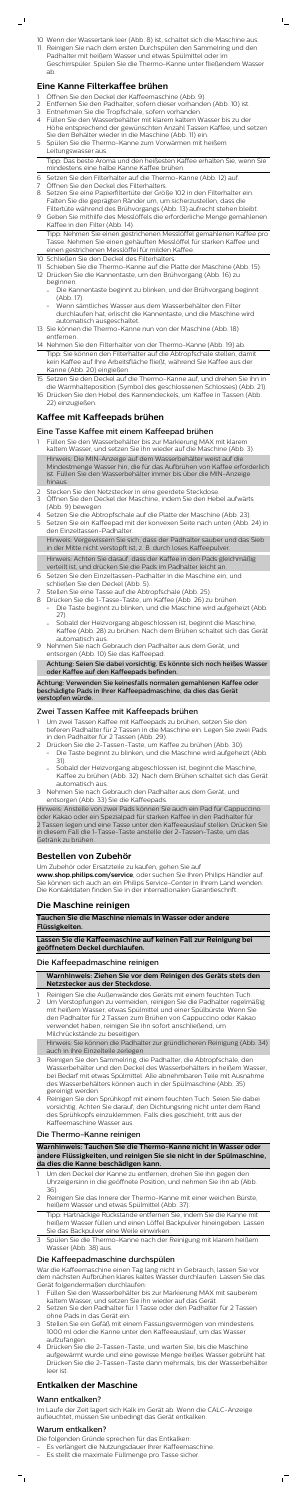

- Es stellt die maximale Kaffeetemperatur sicher.
- Die Maschine verursacht während des Brühens weniger Geräusche. Es verhindert Fehlfunktionen.
- Wird der Entkalkungsvorgang nicht korrekt ausgeführt, bleiben

Kalkrückstände im Gerät zurück. Dadurch kann sich Kalk schneller ablagern und zu dauerhaften und irreparablen Schäden an der Kaffeemaschine führen.

#### Den richtigen Entkalker verwenden

Zum Entkalken der Maschine dürfen nur Entkalker auf Basis von Zitronensäure verwendet werden. Diese beschädigen das Gerät nicht. Die richtige Menge finden Sie weiter unten unter "Entkalkungsvorgang". Die Entkalkermischung kann jeweils nur einmal verwendet werden. Verwenden Sie jedes Mal eine neue Entkalkermischung. Wir empfehlen Ihnen die Verwendung des speziellen SENSEO® Entkalkers

(HD7012/HD7011/HD7006). Lesen Sie die Anweisung in der Verpackung. Weitere Informationen über die Wichtigkeit des Entkalkens, Anweisungen zum Entkalken oder den richtigen Entkalker finden Sie auf unserer Website www.philips.com/descale-senseo.

**Warnhinweis: Verwenden Sie keine Entkalker auf Basis von Mineralsäuren, beispielsweise Schwefel-, Salz-, Sulfamin- oder Essigsäure (z. B. Essig). Diese Entkalker könnten Ihre Kaffeemaschine beschädigen.**

#### Entkalkungsvorgang

 $\overline{\phantom{0}}$ 

Der Entkalkungsvorgang besteht aus einem Entkalkungszyklus und zwei Spülzyklen. Unterbrechen Sie den Entkalkungszyklus nicht, und schalten Sie die Maschine nicht vor Ablauf der zwei Spülzyklen aus.

- 1 Füllen Sie den Wasserbehälter bis zur Markierung MAX mit klarem kaltem Wasser, und gießen Sie das Wasser in eine Schüssel (Abb. 39).
- 2 Mischen Sie 50 Gramm Zitronensäure mit dem Wasser in der Schüssel. Rühren Sie die Flüssigkeit um, bis sich das Pulver aufgelöst (Abb. 40) hat.
- 3 Füllen Sie den Wasserbehälter mit der Entkalkermischung, und setzen Sie ihn wieder in die Maschine (Abb. 41) ein.
- 4 Entnehmen Sie die Abtropfschale. Stellen Sie ein Gefäß mit einem Fassungsvermögen von mindestens 1,5 l unter den Kaffeeauslauf, um die Mischung (Abb. 6) aufzufangen.
- 5 Setzen Sie den Padhalter für 1 Tasse mit einem gebrauchten Kaffeepad in die Kaffeemaschine ein. Schließen Sie den Deckel, und stellen Sie sicher, dass er fest verschlossen ist.

Hinweis: Legen Sie beim Entkalken des Geräts immer ein gebrauchtes Kaffeepad in den Padhalter. Dieses Pad dient als Filter und verhindert, dass Kalkrückstände das Sieb im Padhalter verstopfen.

#### **Warnhinweis: Vergewissern Sie sich vor dem Entkalken der Maschine, dass der Deckel richtig geschlossen und der Verschlusshebel des Deckels fest verschlossen ist.**

- 6 Drücken Sie gleichzeitig die 1-Tasse-Taste und die 2-Tassen-Taste. Die CALC-Anzeige, die 1-Tassen-Taste und die 2-Tassen-Taste blinken (Abb. 43) langsam.
	- Während des Entkalkungsvorgangs kommt das Wasser in regelmäßigen Abständen aus der Maschine. Wenn die Entkalkermischung im Wasserbehälter aufgebraucht ist, blinken die 1-Tassen-Taste und die 2-Tassen-Taste schnell, während die CALC-Anzeige weiterhin langsam blinkt.
- 8 Leeren Sie die Schüssel, und stellen Sie sie wieder zurück.
- 9 Um den Wasserbehälter zu reinigen, spülen Sie ihn mehrmals (Abb. 44) gründlich mit kaltem Leitungswasser ab.
- 10 Füllen Sie den Wasserbehälter bis zur Markierung MAX mit sauberem kaltem Wasser, und setzen Sie ihn wieder auf das Gerät.
	- Die 1-Tasse-Taste und die 2-Tassen-Taste leuchten kontinuierlich. Die CALC-Anzeige blinkt weiterhin langsam.
- 11 Drücken Sie gleichzeitig die 1-Tasse-Taste und die 2-Tassen-Taste. Die 1-Tassen-Taste und die 2-Tassen-Taste blinken langsam. Die CALC-Anzeige blinkt weiterhin langsam.
	- Während des Entkalkungsvorgangs kommt das Wasser in regelmäßigen Abständen aus der Maschine. Wenn der Wasserbehälter leer ist, blinken die 1-Tassen-Taste und die 2-Tassen-Taste schnell, während die CALC-Anzeige weiterhin langsam blinkt.
- 12 Wenn das Wasser im Wasserbehälter vollständig aufgebraucht wurde, blinken die 1-Tassen-Taste und die 2-Tassen-Taste schnell, während die CALC-Anzeige weiterhin langsam blinkt.
- 13 Wiederholen Sie die Schritte 8 bis 12.
	- Wenn das Wasser im Wasserbehälter vollständig aufgebraucht wurde, schaltet sich die Maschine aus, und alle Lichter erlöschen, um anzuzeigen, dass der Entkalkungsvorgang abgeschlossen wurde.

#### **Fehlerbehebung**

In diesem Kapitel sind die häufigsten Probleme aufgeführt, die beim Gebrauch des Geräts auftreten können. Sollten Sie ein Problem mithilfe der nachstehenden Informationen nicht beheben können, besuchen Sie unsere Website unter [www.philips.com/support](http://www.philips.com/support), und schauen Sie in der Liste "Häufig gestellte Fragen" nach, oder wenden Sie sich an das Philips Service-Center in Ihrem Land.

| Problem                                              | Mögliche Ursache                                                            | Die Lösung                                                                                                                                                            |
|------------------------------------------------------|-----------------------------------------------------------------------------|-----------------------------------------------------------------------------------------------------------------------------------------------------------------------|
| Meine Kaffeetasse<br>läuft mit kaltem<br>Kaffee über | Sie haben die<br>Maschine vor dem<br>ersten Gebrauch nicht<br>durchgespült. | Spülen Sie die Maschine vor<br>dem ersten Gebrauch durch.<br>Wenn die Maschine den<br>Wasserbehälter vollständig<br>entleert hat, können Sie<br>einen frischen Kaffee |

zubereiten.

| Die gedrückte<br>Taste blinkt<br>langsam.                                 | Die Maschine heizt<br>sich auf.                                                         | Wenn der Aufheizvorgang<br>mehr als zwei Minuten in<br>Anspruch nimmt,<br>kontaktieren Sie das Philips<br>Service-Center in Ihrem<br>Land.                                                                                                                                                                    |
|---------------------------------------------------------------------------|-----------------------------------------------------------------------------------------|---------------------------------------------------------------------------------------------------------------------------------------------------------------------------------------------------------------------------------------------------------------------------------------------------------------|
|                                                                           | Wenn Sie Filterkaffee<br>brühen, blinkt die<br>Leuchte<br>währenddessen<br>langsam.     | Der Brühzyklus dauert zirka<br>90 Sekunden. Warten Sie,<br>bis der Brühzyklus<br>abgeschlossen ist.                                                                                                                                                                                                           |
| Die gedrückte<br>Taste blinkt schnell.                                    | Es befindet sich nicht<br>genug Wasser im<br>Wasserbehälter.                            | Befüllen Sie den<br>Wasserbehälter.                                                                                                                                                                                                                                                                           |
|                                                                           | Der Schwimmer ist im<br>Wasserbehälter<br>eingeklemmt.                                  | Entleeren Sie den<br>Wasserbehälter, und<br>schütteln Sie ihn einige<br>Male, um den Schwimmer zu<br>lösen. Reinigen Sie den<br>Wasserbehälter mit heißem<br>Wasser und etwas Spülmittel<br>oder in der Spülmaschine.<br>Wenn dies nicht hilft,<br>entkalken Sie die Maschine<br>(siehe Kapitel "Entkalken"). |
| Die CALC-Anzeige<br>leuchtet<br>ununterbrochen.                           | Sie müssen die<br>Maschine entkalken.                                                   | Führen Sie den<br>Entkalkungsvorgang wie im<br>Kapitel "Entkalken"<br>beschrieben durch.                                                                                                                                                                                                                      |
| Der Deckel lässt<br>sich nicht<br>ordnungsgemäß<br>schließen.             | Möglicherweise klebt<br>ein gebrauchtes<br>Kaffeepad am<br>Sprühkopf.                   | Ist dies der Fall, entfernen<br>Sie das Pad.                                                                                                                                                                                                                                                                  |
| Das Gerät<br>produziert weniger<br>Kaffee aus<br>Kaffeepads als<br>zuvor. | Das Sieb in der Mitte<br>des Padhalters ist<br>möglicherweise<br>verstopft.             | Wenn das Sieb verstopft ist,<br>reinigen Sie es mit einer<br>Spülbürste. Wenn Sie es mit<br>der Spülbürste nicht<br>ordnungsgemäß reinigen<br>können, setzen Sie den<br>Padhalter in die Maschine,<br>und entkalken sie diese.<br>Entkalken Sie das Gerät<br>(siehe Kapitel "Entkalken").                     |
| Die Temperatur<br>des Kaffee in der<br>Tasse geht schnell<br>zurück.      | Sie verwenden eine<br>ungeeignete Art von<br>Tassen.                                    | Verwenden Sie<br>dünnwandige Tassen. Diese<br>entziehen dem Kaffee<br>weniger Wärme als<br>dickwandige Tassen.                                                                                                                                                                                                |
|                                                                           | Die Tassen sind kalt.                                                                   | Spülen Sie die Tassen mit<br>heißem Wasser aus. Sie<br>können die Kaffeemaschine<br>und die Tasse durch<br>vorheriges Zubereiten einer<br>Tasse heißen Wassers<br>vorwärmen, ohne ein<br>Kaffeepad in den Padhalter<br>einzusetzen.                                                                           |
|                                                                           | Sie haben kalte Milch<br>in den Kaffee<br>gegeben.                                      | Verwenden Sie keine kalte<br>Milch direkt aus dem<br>Kühlschrank.                                                                                                                                                                                                                                             |
| Der Filterkaffee ist<br>nicht heiß genug.                                 | Sie haben keine<br>ganze Kanne gebrüht.                                                 | Kaffee bleibt länger heiß,<br>wenn Sie eine ganze Kanne<br>Kasse brühen, damit der<br>Kaffee die richtige<br>Temperatur hat.                                                                                                                                                                                  |
|                                                                           | Sie haben den<br>Padhalter nicht<br>entfernt.                                           | Wenn Sie den Padhalter<br>nicht entfernen, kann die<br>Zubereitungszeit länger<br>ausfallen.                                                                                                                                                                                                                  |
|                                                                           | Sie haben die<br>Thermo-Kanne nicht<br>vorgewärmt.                                      | Spülen Sie die Thermo-<br>Kanne zum Vorwärmen mit<br>heißem Leitungswasser aus.                                                                                                                                                                                                                               |
|                                                                           | Sie haben kalte Milch<br>in den Kaffee<br>gegeben.                                      | Verwenden Sie keine kalte<br>Milch direkt aus dem<br>Kühlschrank.                                                                                                                                                                                                                                             |
| In der Thermo-<br>Kanne befindet<br>sich Kaffeesatz.                      | Möglicherweise ist der<br>Papierfilter während<br>des Brühvorgangs<br>zusammengefallen. | Um ein Zusammenfallen des<br>Papierfilters zu verhindern,<br>falten Sie die geprägten<br>Ränder.                                                                                                                                                                                                              |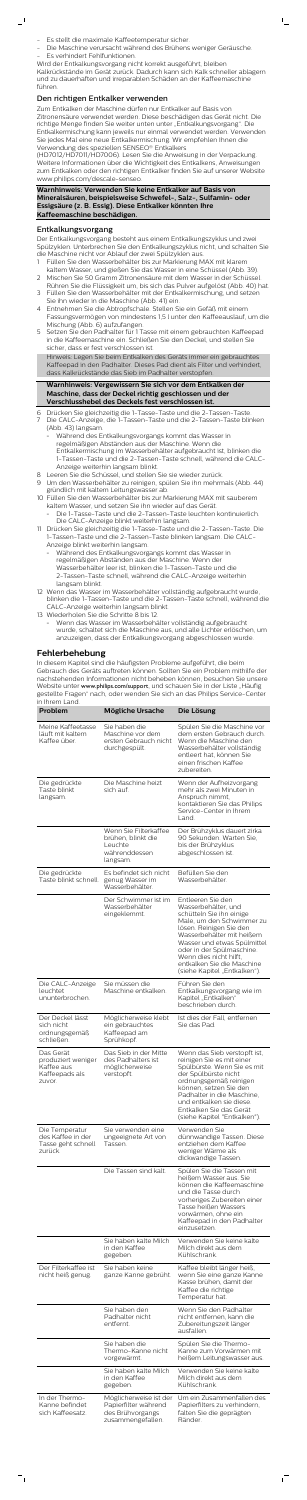| Problem                                                                                        | Mögliche Ursache                                                                                                                  | Die Lösung                                                                                                                                                                                                                                                                                        |
|------------------------------------------------------------------------------------------------|-----------------------------------------------------------------------------------------------------------------------------------|---------------------------------------------------------------------------------------------------------------------------------------------------------------------------------------------------------------------------------------------------------------------------------------------------|
|                                                                                                |                                                                                                                                   |                                                                                                                                                                                                                                                                                                   |
| Der Kaffee ist<br>dünner als<br>erwartet.                                                      | Möglicherweise<br>befand sich etwas<br>Wasser in der<br>Thermo-Kanne, als<br>Sie mit dem Brühen<br>des Filterkaffees<br>begannen. | Stellen Sie stets sicher, dass<br>sich kein Wasser in der<br>Kanne befindet, bevor Sie<br>Kaffee zubereiten.                                                                                                                                                                                      |
|                                                                                                | Sie haben nicht<br>genügend<br>gemahlenen Kaffee<br>verwendet.                                                                    | Nehmen Sie einen<br>gehäuften Messlöffel<br>gemahlenen Kaffee pro<br>Tasse für einen stärkeren<br>Kaffee                                                                                                                                                                                          |
| Wasser tropft aus<br>dem Gerät.                                                                | Sie haben den<br>Wasserbehälter<br>überfüllt.                                                                                     | Füllen Sie den<br>Wasserbehälter immer nur<br>bis zur Markierung MAX.                                                                                                                                                                                                                             |
|                                                                                                | Das Sieb in der Mitte<br>des Padhalters ist<br>möglicherweise<br>verstopft.                                                       | Überprüfen Sie den<br>Padhalter. Wenn das Sieb<br>verstopft ist, reinigen Sie es<br>mit einer Spülbürste. Wenn<br>Sie es mit der Spülbürste<br>nicht ordnungsgemäß<br>reinigen können, setzen Sie<br>den Padhalter in die<br>Maschine, und entkalken sie<br>diese (siehe Kapitel<br>"Entkalken"). |
|                                                                                                | Der Dichtungsring ist<br>möglicherweise unter<br>dem Rand des<br>Sprühkopfes<br>eingeklemmt.                                      | Überprüfen Sie, ob der<br>Dichtungsring unter dem<br>Rand des Sprühkopfes<br>eingeklemmt ist. Ist das der<br>Fall, ziehen Sie ihn vorsichtig<br>vom Sprühkopf frei.                                                                                                                               |
|                                                                                                | Sie haben vergessen,<br>den Sammelring<br>einzusetzen.                                                                            | Wenn Sie den Sammelring<br>nicht einsetzen, tritt Wasser<br>aus dem Deckel der<br>Maschine aus, anstatt durch<br>das Pad zu fließen.                                                                                                                                                              |
| Ich kann den<br>Deckel nicht<br>öffnen.                                                        | Unter dem Deckel hat<br>sich ein Vakuum<br>gebildet.                                                                              | Schalten Sie die<br>Kaffeemaschine aus. Ziehen<br>Sie den Hebel nach oben,<br>und warten Sie 24 Stunden,<br>bevor Sie den Deckel öffnen.<br>Möglicherweise müssen Sie<br>etwas Kraft aufwenden.                                                                                                   |
|                                                                                                |                                                                                                                                   | Vergewissern Sie sich immer,<br>dass die Padhalter sauber<br>sind und die Mitte des Siebs<br>nicht verstopft ist, um ein<br>Vakuum zu verhindern.                                                                                                                                                 |
| Es dauert länger<br>als bisher.<br>Filterkaffee zu<br>brühen.                                  | Sie müssen die<br>Maschine entkalken.                                                                                             | Um das Gerät zu entkalken,<br>befolgen Sie die<br>Anweisungen in Kapitel<br>"Entkalken".                                                                                                                                                                                                          |
|                                                                                                | Sie haben einen<br>Padhalter in der<br>Maschine gelassen.                                                                         | Nehmen Sie den Padhalter<br>heraus.                                                                                                                                                                                                                                                               |
| Es befindet sich<br>noch Wasser im<br>Wassertank.<br>nachdem<br>Filterkaffee<br>gebrüht wurde. | Das ist normal.                                                                                                                   | Der Brühvorgang für<br>Filterkaffee verbraucht nicht<br>das gesamte Wasser im<br>Wassertank. Das ist normal.                                                                                                                                                                                      |

 $\mathbb{L}$ 

- Dieses Symbol bedeutet, dass das Produkt nicht mit dem normalen Hausmüll entsorgt werden kann (2012/19/EU) (Abb. ).
- Beachten Sie die örtlichen Vorschriften zur getrennten Entsorgung von elektrischen und elektronischen Produkten. Die ordnungsgemäße Entsorgung dient dem Schutz von Umwelt und Gesundheit.

## **Garantie und Support**

Für Unterstützung und weitere Informationen besuchen Sie die Philips Website unter **www.philips.com/support**, oder lesen Sie die internationale Garantieschrift.

## **Recycling**

#### **Introduction**

Félicitations pour votre achat et bienvenue dans l'univers Philips ! Pour profiter pleinement de l'assistance offerte par Philips, enregistrez votre produit à l'adresse suivante : **www.philips.com/welcome**.

#### Eau froide claire

Utilisez chaque jour une eau froide et claire. Si vous n'avez pas utilisé la machine à café depuis un jour, faites-la fonctionner à l'eau froide claire avant de la réutiliser. Pour rincer la machine à café, remplissez le réservoir d'eau froide claire, placez un bol (d'une capacité minimale de 1,5 l) ou deux tasses sous l'unité d'écoulement du café et appuyez sur le bouto pour deux tasses à plusieurs reprises pour laisser l'eau chaude s'écouler jusqu'à ce que le réservoir d'eau soit vide.

## Café filtre

Pour préparer une verseuse de délicieux café, utilisez un café prémoulu de bonne qualité. Utilisez toujours un filtre en papier n° 102. Vous pouvez préparer jusqu'à sept tasses de café dans la verseuse.

## Dosettes

Utilisez des dosettes de café de bonne qualité pour préparer un café tout en goût et en rondeur. Pour préserver la fraîcheur du café en dosette, disposez les dosettes dans une boîte de conservation.

## **Important**

Lisez attentivement ce manuel avant d'utiliser l'appareil et conservez-le pour un usage ultérieur.

## Danger

- Ne plongez jamais l'appareil dans l'eau ou dans tout autre liquide.

# Avertissement

- Branchez la machine sur une prise murale mise à la terre.
- Avant de brancher votre appareil, vérifiez que la tension indiquée au fond de la machine à café correspond bien à la tension secteur locale.
- Cette machine peut être utilisée par des enfants âgés de 8 ans ou plus, des personnes dont les capacités physiques, sensorielles ou intellectuelles sont réduites ou des personnes manquant d'expérience et de connaissances, à condition que ces enfants ou personnes soient sous surveillance ou qu'ils aient reçu des instructions quant à l'utilisation sécurisée de la machine et qu'ils aient pris connaissance des dangers encourus. Les enfants ne doivent pas jouer avec la machine. Le nettoyage et l'entretien ne peuvent pas être réalisés par des enfants sauf s'ils sont âgés de 8 ans ou plus et sous surveillance.
- Tenez la machine et son cordon hors de portée des enfants de moins de 8 ans.
- N'utilisez jamais l'appareil si la fiche, le cordon d'alimentation ou l'appareil lui-même est endommagé.
- Si le cordon d'alimentation est endommagé, il doit être remplacé par Philips, un centre de service autorisé par Philips ou un technicien qualifié afin d'éviter tout accident.

# Attention

- Confiez toujours la machine à café à un Centre Service Agréé Philips pour réparation ou vérification. N'essayez jamais de réparer la machine vous-même, toute intervention entraîne l'annulation de votre garantie.
- Une fois déballée, ne placez jamais votre machine sur le côté. Maintenez-la toujours en position verticale, même pendant le transport.

 $\overline{1}$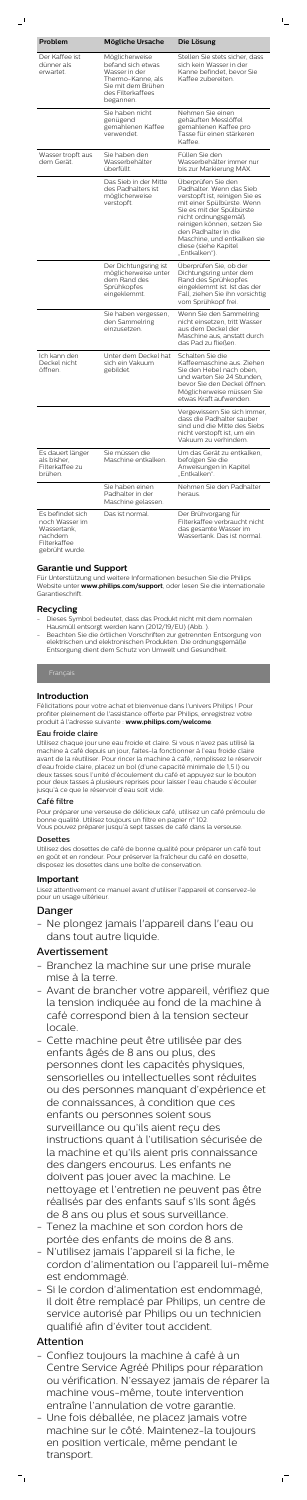- N'utilisez jamais de café moulu ordinaire ou des dosettes déchirées dans les supports à dosette de cette machine car ils risqueraient de se boucher.

 $\mathbb{L}$ 

- N'utilisez pas la machine à café avec un transformateur pour éviter tout accident.

 $\mathbf{r}$ 

- Placez toujours l'appareil sur une surface stable et plane.
- Ne placez pas la machine sur une plaque chauffante ou directement à côté d'un four chaud, d'un appareil de chauffage ou d'une source similaire de chaleur.
- Détartrez la machine au moins une fois tous les 3 mois. Sans détartrage, votre appareil peut cesser de fonctionner correctement et sa réparation ne sera pas couverte par la garantie.
- N'utilisez pas la machine à café à une altitude supérieure à 2 200 m.
- N'utilisez pas la machine à une température inférieure à 0 °C. L'eau laissée dans la machine peut geler et provoquer des dommages.
- Versez uniquement de l'eau froide claire dans le réservoir d'eau.
- Ne rincez jamais la machine et ne la faites jamais fonctionner lorsque le bec verseur n'est pas en place.
- Faites fonctionner la machine à café à l'eau claire avant la première utilisation (voir le chapitre « Première utilisation »). Ainsi, le système se remplit d'eau, ce qui est absolument nécessaire au bon fonctionnement de la machine.
- N'interrompez jamais le détartrage.
- N'utilisez jamais un agent de détartrage à base d'acides minéraux tel que l'acide sulfurique, l'acide chlorhydrique, l'acide sulfamique ou l'acide acétique (le vinaigre, par ex.). Ces détartrants peuvent endommager la machine à café.
- La machine est uniquement destinée à un usage domestique normal. Elle ne peut être utilisée dans des environnements tels que des cuisines réservées aux employés dans les entreprises, magasins, fermes et autres environnements de travail. Elle ne doit pas non plus être utilisée par les clients dans des hôtels, motels, chambres d'hôtes et autres environnements résidentiels.
- Ne démontez pas la verseuse isotherme.
- Ne plongez jamais la verseuse isotherme dans l'eau ou dans tout autre liquide afin d'éviter des infiltrations d'eau entre les parois de la verseuse.
- La verseuse isotherme ne peut pas être nettoyée au lave-vaisselle.
- Lorsque la verseuse est remplie de café, maintenez-la en position verticale pour éviter toute fuite. - Pendant la préparation du café et tant que le voyant clignote, le porte-filtre est rempli de café chaud.

- Support à dosette pour une tasse
- Support à dosette pour deux tasses
- 3 Disque de distribution
- 4 Bague de récupération
- 5 Plateau égouttoir 6 Voyant CALC
- Bouton de la verseuse
- 8 Bouton pour deux tasses
- 9 Bouton pour une tasse
- 10 Couvercle du réservoir d'eau
- 11 Réservoir d'eau
- 12 Couvercle du porte-filtre
- 13 Porte-filtre
- 14 Couvercle de la verseuse isotherme
- 15 Verseuse isotherme
- 16 Cuillère de mesure

- Branchez la fiche sur une prise murale avec mise à la terre.
- 2 Retirez le réservoir d'eau de la machine, puis retirez le couvercle du réservoir d'eau (Fig. 2).
- 3 Nettoyez le réservoir d'eau à l'eau chaude, en ajoutant un peu de produit vaisselle si nécessaire.
- 4 Remplissez le réservoir avec de l'eau froide et claire jusqu'au niveau maximal (MAX) (Fig. 3).
- 5 Remettez le couvercle sur le réservoir d'eau, puis replacez le réservoir dans la machine (Fig. 4).
- 6 Placez le support à dosette pour une tasse dans la machine à café. Fermez le couvercle et assurez-vous qu'il est correctement verrouillé (Fig. 5).
- 7 Retirez le plateau égouttoir de son support et mettez la verseuse ou un bol d'une capacité minimale de 1 litre sous l'orifice d'écoulement du café (Fig. 6).
- 8 Appuyez sur un des boutons du bloc de commande. Les trois voyants se mettent à clignoter (Fig. 7).
- 9 Le cycle de rinçage démarre. Pendant le cycle de rinçage, le système se remplit avec de l'eau du réservoir. La machine est plus bruyante pendant le cycle de rinçage que pendant le cycle de préparation du café.
- 10 La machine s'éteint lorsque le réservoir d'eau est vide (Fig. 8).
- 11 Après le premier cycle de rinçage, nettoyez la bague de récupération et le support à dosette à l'eau chaude savonneuse ou au lave-vaisselle. Rincez la verseuse isotherme sous l'eau.

# **Description générale**

- Ouvrez le couvercle de la machine à café (Fig. 9).
- 2 Retirez le support à dosette, le cas échéant (Fig. 10).
- 3 Retirez le plateau égouttoir, le cas échéant.
- 4 Remplissez le réservoir avec de l'eau froide claire jusqu'à l'indication correspondant au nombre de tasses que vous souhaitez préparer et replacez le réservoir sur la machine (Fig. 11).
- 5 Rincez la verseuse isotherme à l'eau chaude du robinet afin de la préchauffer.

# **Champs électromagnétiques**

Cette machine Philips est conforme à toutes les normes et à tous les règlements applicables relatifs à l'exposition aux champs électromagnétiques.

# **Première utilisation**

La machine lance un cycle de rinçage automatique lorsque vous l'allumez pour la première fois, quel que soit le bouton sur lequel vous appuyez.

# **Préparation d'une verseuse de café-filtre**

Conseil : Pour obtenir un café bien chaud et riche en goût, préparez au moins une demi-verseuse de café.

- 6 Placez le porte-filtre au-dessus de la verseuse isotherme (Fig. 12).
- Ouvrez le couvercle du porte-filtre.
- 8 Placez un filtre en papier n° 102 dans le porte-filtre. Veillez à rabattre les bords du filtre en papier afin qu'il tienne droit pendant la préparation (Fig. 13).
- 9 Utilisez la cuillère de mesure pour mettre la quantité nécessaire de café prémoulu dans le filtre (Fig. 14).
- Conseil : Comptez l'équivalent d'une cuillère de mesure de café prémoulu par tasse. Comptez une grosse cuillère par tasse pour préparer du café fort et une cuillère rase pour du café doux.
- 10 Fermez le couvercle du porte-filtre.
- 11 Faites glisser la verseuse isotherme sur le support de la machine à café (Fig. 15).
- 12 Appuyez sur le bouton de la verseuse pour lancer le cycle de préparation (Fig. 16).
	- Le voyant lumineux de la verseuse se met à clignoter et le cycle de préparation commence (Fig. 17).

 $\sqrt{2}$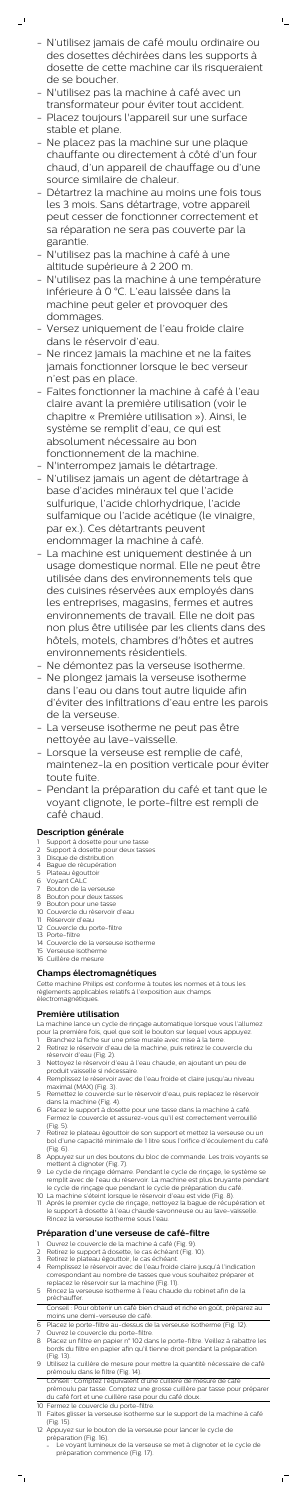Lorsque toute l'eau du réservoir s'est écoulée par le filtre, le voyant lumineux s'éteint et la machine s'arrête automatiquement.

 $\mathsf{I}$ 

- 13 Vous pouvez maintenant retirer la verseuse isotherme de la machine à café (Fig. 18).
- 14 Retirez le porte-filtre de la verseuse isotherme (Fig. 19). Conseil : Vous pouvez placer le porte-filtre sur le plateau égouttoir pour empêcher le café de couler sur le plan de travail pendant que vous versez du café avec la verseuse (Fig. 20).
- 15 Placez le couvercle sur la verseuse isotherme et tournez-le jusqu'à la position de maintien au chaud (symbole de verrouillage) (Fig. 21).
- 16 Poussez le levier du couvercle de la verseuse pour verser du café dans une ou plusieurs tasses (Fig. 22).

- Remplissez le réservoir jusqu'au niveau MAX avec de l'eau froide claire, puis remettez-le en place (Fig. 3). Remarque : Le niveau MIN sur le réservoir d'eau indique la quantité
- minimale d'eau nécessaire pour préparer du café en dosette. Vous devez toujours remplir le réservoir au-delà du niveau MIN.
- 2 Branchez la fiche sur une prise murale avec mise à la terre.
- 3 Soulevez le levier pour ouvrir le couvercle de la machine à café (Fig. 9).
- 4 Placez le plateau égouttoir sur le support de la machine à café (Fig. 23).
- 5 Placez une dosette dans le support à dosette pour une tasse, avec la partie bombée vers le bas (Fig. 24).

## **Préparation d'un café en dosette**

## Préparation d'une tasse de café en dosette

Remarque : Assurez-vous que le support à dosette est propre et que le tamis au milieu du support à dosette n'est pas bouché (par du café, par exemple).

- Pour préparer deux tasses de café en dosette, placez le support à dosette pour deux tasses (plus profond) dans la machine à café. Placez deux dosettes dans le support à dosette pour deux tasses (Fig. 29).
- Appuyez sur le bouton pour deux tasse pour préparer le café (Fig. 30). Le bouton se met à clignoter et la machine commence à chauffer
	- (Fig. 31). - Lorsque l'eau est à température, la préparation du café commence (Fig. 32). La machine s'éteint automatiquement lorsque le café est
- prêt. 3 Pour enlever les dosettes après utilisation, ôtez le support à dosette de la machine et videz-le (Fig. 33).

Remarque : Assurez-vous que le café est réparti uniformément et appuyez légèrement sur la dosette pour la caler dans le support à dosette.

- 6 Placez le support à dosette pour une tasse dans la machine et fermez le couvercle (Fig. 5).
- Placez une tasse sur le plateau égouttoir (Fig. 25).
- 8 Appuyez sur le bouton pour une tasse pour préparer le café (Fig. 26). Le bouton se met à clignoter et la machine commence à chauffer (Fig. 27).
	- Lorsque l'eau est à température, la préparation du café commence (Fig. 28). La machine s'éteint automatiquement lorsque le café est prêt.
- 9 Pour enlever la dosette après utilisation, ôtez le support à dosette de la machine et videz-le (Fig. 10).

Attention : Faites attention car la dosette peut encore contenir un peu de café ou d'eau chaude.

Attention : N'utilisez jamais de café moulu ordinaire ou des dosettes déchirées avec la machine à café : elle risquerait de se boucher.

## Préparation de deux tasses de café en dosette

- Pour retirer le couvercle de la verseuse, tournez-le dans le sens inverse des aiguilles d'une montre jusqu'à la position d'ouverture et retirez-le (Fig. 36).
- 2 Nettoyez l'intérieur de la verseuse isotherme à l'eau chaude légèrement savonneuse à l'aide d'une brosse douce (Fig. 37).

Remarque : Au lieu de placer deux dosettes dans le support à dosette pour deux tasses, vous pouvez y mettre une dosette de cappuccino, une dosette de chocolat chaud ou une dosette spéciale pour un mug de café fort et placez un mug sous l'unité d'écoulement de café. Dans ce cas, appuyez sur le bouton pour une tasse plutôt que sur le bouton pour deux tasses afin de préparer le café.

## **Commande d'accessoires**

Pour acheter des accessoires ou des pièces de rechange, consultez le site Web **www.shop.philips.com/service** ou rendez-vous chez votre revendeur Philips. Vous pouvez également communiquer avec le Service Consommateurs Philips de votre pays (consultez le dépliant de garantie internationale pour obtenir les coordonnées).

## **Nettoyage de la machine à café**

**Ne plongez jamais l'appareil dans l'eau ou dans tout autre liquide.**

**Ne nettoyez jamais l'appareil en le faisant fonctionner à l'eau claire avec le couvercle ouvert.**

## Nettoyage de la machine à café

| Avertissement : Débranchez toujours l'appareil avant de le |
|------------------------------------------------------------|
| nettoyer.                                                  |

- 1 Nettoyez l'extérieur de la machine à café à l'aide d'un chiffon humide.
- 2 Pour empêcher les supports à dosette de s'obstruer, nettoyez-les à l'eau chaude légèrement savonneuse avec un goupillon. Si vous avez utilisé le support à dosette pour deux tasses pour préparer un cappuccino ou du chocolat chaud, veillez à le nettoyer soigneusement immédiatement après utilisation pour enlever tout résidu de lait.

Remarque : Vous pouvez démonter les supports à dosette pour un

- nettoyage en profondeur (Fig. 34).
- 3 Nettoyez à l'eau chaude la bague de récupération, les supports à dosette, le plateau égouttoir, le réservoir d'eau et le couvercle du réservoir d'eau. Si nécessaire, utilisez un peu de produit vaisselle. Toutes les pièces détachables, à l'exception du réservoir d'eau, peuvent aussi être nettoyées au lave-vaisselle (Fig. 35).
- 4 Nettoyez le disque de distribution d'eau avec un chiffon humide. Soyez prudent lorsque vous le manipulez. Veillez à ce que la bague d'étanchéité ne se bloque pas sous le disque de distribution d'eau. Si elle se bloque, la machine à café fuira.

## Nettoyage de la verseuse isotherme

**Avertissement : Ne plongez jamais complètement la verseuse isotherme dans l'eau ou dans tout autre liquide et ne la lavez pas au lave-vaisselle, car cela pourrait l'endommager.**

Conseil : Pour enlever les dépôts de café tenaces, remplissez la verseuse d'eau chaude et ajoutez une cuillère de bicarbonate de soude. Laissez agir quelques instants.

3 Après avoir nettoyé la verseuse isotherme, rincez-la à l'eau chaude (Fig. 38).

## Rinçage de la machine à café

Si vous n'avez pas utilisé la machine à café depuis un jour, faites-la fonctionner à l'eau froide claire avant de la réutiliser. Rincez la machine à café de la manière suivante :

- 1 Remplissez le réservoir jusqu'au niveau MAX avec de l'eau froide claire, puis remettez-le en place.
- 2 Placez le support à dosette pour une tasse ou pour deux tasses dans la machine à café sans dosette.
- 3 Placez la verseuse ou un bol (d'une capacité minimale de 1 l) sous l'unité d'écoulement du café pour recueillir l'eau.
- 4 Appuyez sur le bouton pour deux tasses et attendez que la machine chauffe et prépare une certaine quantité d'eau chaude. Appuyez ensuite à plusieurs reprises sur le bouton pour deux tasses jusqu'à ce que le réservoir soit vide.

## **Détartrage de l'appareil**

## Fréquence de détartrage

Des résidus de calcaire se forment lors de l'utilisation de la machine. Il est indispensable de détartrer la machine à café lorsque le voyant CALC s'allume.

## Nécessité du détartrage

En voici les raisons :

- Il prolonge la durée de vie de votre machine à café.
- Il garantit un volume de tasse maximal.
- Il assure une température de café optimale.
- Il réduit le bruit de la machine lors de la préparation du café.
- Il prévient les dysfonctionnements.

Si vous ne respectez pas la procédure de détartrage, les résidus de calcaire restent bloqués dans la machine. Le calcaire se forme alors plus rapidement. À terme, cela peut endommager définitivement la machine.

### Utilisation d'un agent de détartrage approprié

Seuls les détartrants à base d'acide citrique conviennent au détartrage de la machine à café. Ce type de détartrant agit sur la machine sans l'endommager. Consultez la procédure de détartrage ci-dessous pour

connaître la quantité de détartrant à utiliser. Chaque solution de détartrage ne peut servir qu'une fois. Utilisez une nouvelle solution de détartrage à chaque reprise. Nous vous recommandons d'utiliser le détartrant spécial SENSEO® (HD7012/HD7011/HD7006). Lisez le livret d'instructions contenu dans l'emballage. Pour plus d'informations sur l'importance du détartrage, sur le procédé de détartrage et sur le détartrant à utiliser, consultez notre site Web à l'adresse www.philips.com/descale-senseo.

#### **Avertissement : N'utilisez jamais un agent de détartrage à base d'acides minéraux tel que l'acide sulfurique, l'acide chlorhydrique, l'acide sulfamique ou l'acide acétique (le vinaigre, par ex.). Ces détartrants peuvent endommager votre machine à café.**

### Procédure de détartrage

La procédure de détartrage consiste en un cycle de détartrage et deux cycles de rinçage. N'interrompez pas le cycle de détartrage et n'éteignez pas la machine avant la fin des deux cycles de rinçage.

- 1 Remplissez le réservoir d'eau jusqu'au niveau MAX avec de l'eau froide claire, puis versez l'eau dans un bol (Fig. 39).
- 2 Mélangez l'eau du bol avec 50 grammes d'acide citrique. Remuez jusqu'à dissolution complète de la poudre (Fig. 40).
- 3 Remplissez le réservoir avec la solution de détartrage et remettez-le en place dans la machine à café (Fig. 41).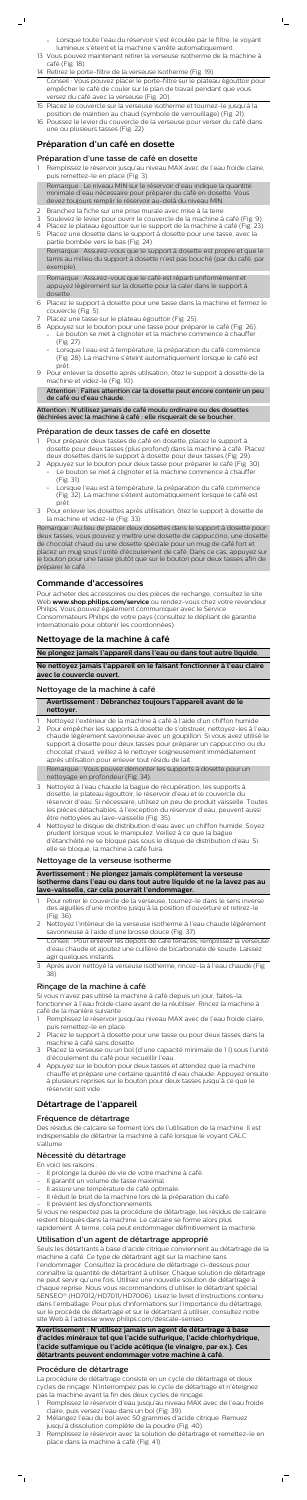4 Retirez le plateau égouttoir. Placez un bol d'une capacité minimale de 1,5 litre sous l'unité d'écoulement pour récupérer la solution de détartrage (Fig. 6).

 $\Gamma_{\rm c}$ 

5 Mettez une dosette usagée dans le support à dosette pour une tasse, puis placez le support à dosette dans la machine à café. Fermez le couvercle et assurez-vous qu'il est correctement verrouillé.

Remarque : Utilisez toujours une dosette usagée lors du détartrage de la machine. Celle-ci filtre les résidus de calcaire pour éviter que le tamis ou l'orifice du support à dosette ne se bouche.

**Avertissement : Avant de commencer à détartrer la machine, assurez-vous que le couvercle est correctement fermé et le levier correctement verrouillé.**

- 6 Appuyez simultanément sur le bouton pour une tasse et sur le bouton pour deux tasses.
- 7 Le voyant CALC, le bouton pour une tasse et le bouton pour deux tasses commencent à clignoter (Fig. 43) doucement.
	- Durant le cycle de détartrage, de l'eau s'écoule de la machine par intermittence. Lorsque toute la solution de détartrage a été utilisée, le bouton pour une tasse et le bouton pour deux tasses clignotent rapidement alors que le voyant CALC clignote toujours lentement.
- 8 Videz le bol et remettez-le en place. 9 Pour nettoyer le réservoir d'eau, rincez-le soigneusement à l'eau froide plusieurs fois (Fig. 44).
- 10 Remplissez le réservoir jusqu'au niveau MAX avec de l'eau froide claire, puis remettez-le en place.
	- Le bouton pour une tasse et le bouton pour deux tasses restent allumés. Le voyant CALC clignote toujours lentement.
- 11 Appuyez simultanément sur le bouton pour une tasse et sur le bouton pour deux tasses. Le bouton pour une tasse et le bouton pour deux tasses commencent à clignoter doucement. Le voyant CALC clignote toujours lentement.
	- Durant le cycle de rinçage, de l'eau s'écoule de la machine par intermittence. Lorsque le réservoir est vide, le bouton pour une tasse et le bouton pour deux tasses clignotent rapidement alors que le voyant CALC clignote toujours lentement.
- 12 Lorsque toute l'eau du réservoir s'est écoulée, le bouton pour une tasse et le bouton pour deux tasses clignotent rapidement alors que le voyant CALC clignote toujours lentement.
- 13 Répétez les étapes 8 à 12.
	- Lorsque toute l'eau du réservoir s'est écoulée, la machine s'arrête et les voyants lumineux s'éteignent pour indiquer que le détartrage est terminé.

## **Dépannage**

Cette rubrique récapitule les problèmes les plus courants que vous pouvez rencontrer avec l'appareil. Si vous ne parvenez pas à résoudre un problème à l'aide des renseignements ci-dessous, rendez-vous sur le site [www.philips.com/support](http://www.philips.com/support) et consultez la liste des questions fréquemment

| Problème                                                                                               | Cause possible                                                                                                                  | posées ou contactez le Service Consommateurs Philips de votre pays.<br><b>Solution</b>                                                                                                                                                                                                                           |
|--------------------------------------------------------------------------------------------------------|---------------------------------------------------------------------------------------------------------------------------------|------------------------------------------------------------------------------------------------------------------------------------------------------------------------------------------------------------------------------------------------------------------------------------------------------------------|
| Ma tasse à café                                                                                        | Vous n'avez pas rincé                                                                                                           | Faites fonctionner la                                                                                                                                                                                                                                                                                            |
| déborde de café<br>froid.                                                                              | la machine avant la<br>première utilisation.                                                                                    | machine à l'eau claire avant<br>la première utilisation.<br>Lorsque la machine a vidé<br>un réservoir d'eau entier.<br>vous pouvez commencer à<br>préparer un nouveau café.                                                                                                                                      |
| Le voyant<br>lumineux entourant<br>le bouton sur<br>lequel vous avez<br>appuyé clignote<br>lentement.  | La machine chauffe.                                                                                                             | Si ceci prend plus de<br>deux minutes, contactez le<br>Service Consommateurs<br>Philips de votre pays.                                                                                                                                                                                                           |
|                                                                                                        | Lorsque vous<br>préparez du café avec<br>filtre, le voyant<br>clignote lentement<br>pendant la<br>préparation.                  | Le cycle de préparation dure<br>environ 90 secondes,<br>attendez que le cycle de<br>préparation soit terminé.                                                                                                                                                                                                    |
| Le voyant<br>lumineux entourant<br>le bouton sur<br>lequel vous avez<br>appuyé clignote<br>rapidement. | Il n'y a pas assez<br>d'eau dans le<br>réservoir d'eau.                                                                         | Remplissez le réservoir<br>d'eau.                                                                                                                                                                                                                                                                                |
|                                                                                                        | Le flotteur dans le<br>réservoir d'eau est<br>coincé.                                                                           | Videz le réservoir d'eau,<br>secouez-le à plusieurs<br>reprises pour décoincer le<br>flotteur. Nettoyez le réservoir<br>d'eau à l'eau chaude avec<br>un peu de produit vaisselle,<br>ou au lave-vaisselle. Si le<br>problème persiste, détartrez<br>la machine (voir le chapitre<br>« Détartrage »).             |
| Le voyant CALC<br>reste allumé.                                                                        | Vous devez détartrer<br>la machine.                                                                                             | Effectuez la procédure de<br>détartrage décrite au<br>chapitre « Détartrage ».                                                                                                                                                                                                                                   |
| Je ne parviens pas<br>à fermer<br>correctement le<br>couvercle.                                        | Une dosette usagée<br>est peut-être collée<br>au disque de<br>distribution d'eau.                                               | Si c'est le cas, retirez la<br>dosette usagée.                                                                                                                                                                                                                                                                   |
| La machine à café<br>produit moins de<br>café en dosette<br>qu'auparavant.                             | Le tamis au centre du<br>support à dosette est<br>peut-être bouché.                                                             | Si le tamis est obstrué,<br>utilisez un goupillon pour le<br>dégager. Si vous ne<br>parvenez pas à le nettoyer<br>correctement avec le<br>goupillon, placez le support<br>à dosette dans la machine à<br>café et détartrez la machine.<br>Détartrez l'appareil (voir le<br>chapitre « Détartrage »).             |
| La température du<br>café dans la tasse<br>diminue<br>rapidement.                                      | Vous n'utilisez pas le<br>bon type de tasse.                                                                                    | Utilisez des tasses aux parois<br>fines. Les tasses à parois<br>fines absorbent moins de<br>chaleur que les tasses à<br>parois épaisses.                                                                                                                                                                         |
|                                                                                                        | Les tasses sont<br>froides.                                                                                                     | Rincez les tasses avec de<br>l'eau chaude. Vous pouvez<br>préchauffer la machine à<br>café et la tasse en<br>commençant par préparer<br>une tasse d'eau sans placer<br>de dosette dans le support à<br>dosette.                                                                                                  |
|                                                                                                        | Vous avez ajouté du<br>lait froid au café.                                                                                      | N'utilisez pas de lait froid<br>sortant du réfrigérateur.                                                                                                                                                                                                                                                        |
| Le café filtre n'est<br>pas suffisamment<br>chaud.                                                     | Vous n'avez pas<br>préparé une verseuse<br>pleine.                                                                              | Le café reste chaud plus<br>longtemps si vous préparez<br>une verseuse pleine.<br>Préparez une verseuse<br>pleine pour vous assurer que<br>le café est à bonne<br>température.                                                                                                                                   |
|                                                                                                        | Vous n'avez pas retiré<br>le support à dosette.                                                                                 | Si vous ne retirez pas le<br>support à dosette, le temps<br>de préparation peut être<br>plus long.                                                                                                                                                                                                               |
|                                                                                                        | Vous n'avez pas<br>préchauffé la<br>verseuse isotherme.                                                                         | Rincez la verseuse isotherme<br>à l'eau chaude du robinet<br>afin de la préchauffer.                                                                                                                                                                                                                             |
|                                                                                                        | Vous avez ajouté du<br>lait froid au café.                                                                                      | N'utilisez pas de lait froid<br>sortant du réfrigérateur.                                                                                                                                                                                                                                                        |
| Du marc de café<br>s'est introduit dans<br>la verseuse<br>isotherme.                                   | Le filtre en papier s'est<br>peut-être replié<br>pendant la<br>préparation.                                                     | Pour empêcher le filtre de se<br>replier, rabattez ses bords.                                                                                                                                                                                                                                                    |
| Le café est moins<br>fort que prévu.                                                                   | Il restait peut-être de<br>l'eau dans la verseuse<br>isotherme quand vous<br>avez commencé la<br>préparation du café<br>filtre. | Vérifiez toujours qu'il n'y a<br>pas d'eau dans la verseuse<br>avant de commencer la<br>préparation du café.                                                                                                                                                                                                     |
|                                                                                                        | Vous n'avez pas<br>utilisé assez de café<br>prémoulu.                                                                           | Comptez une grosse cuillère<br>de café prémoulu par tasse<br>pour obtenir un café plus<br>fort.                                                                                                                                                                                                                  |
| L'appareil fuit.                                                                                       | Vous avez trop rempli<br>le réservoir d'eau.                                                                                    | Ne remplissez pas le<br>réservoir d'eau au-delà de<br>l'indication MAX.                                                                                                                                                                                                                                          |
|                                                                                                        | Le tamis au centre du<br>support à dosette est<br>peut-être bouché.                                                             | Vérifiez le support à dosette.<br>Si le tamis est obstrué,<br>utilisez un goupillon pour le<br>dégager. Si vous ne<br>parvenez pas à le nettoyer<br>correctement avec le<br>goupillon, placez le support<br>à dosette dans la machine à<br>café et détartrez la machine<br>(voir le chapitre<br>« Détartrage »). |
|                                                                                                        | La bague d'étanchéité<br>est peut-être bloquée<br>en dessous du disque<br>de distribution d'eau.                                | Vérifiez si la bague<br>d'étanchéité n'est pas<br>bloquée sous le disque de<br>distribution d'eau. Si tel est<br>le cas, dégagez-la du<br>dessous du disaue de<br>distribution d'eau.                                                                                                                            |
|                                                                                                        | Vous avez oublié de<br>mettre la bague de<br>récupération de café<br>en place.                                                  | Si vous oubliez de mettre la<br>bague de récupération de<br>café en place, l'eau déborde<br>par le couvercle de la<br>machine à café au lieu de<br>s'écouler par la dosette.                                                                                                                                     |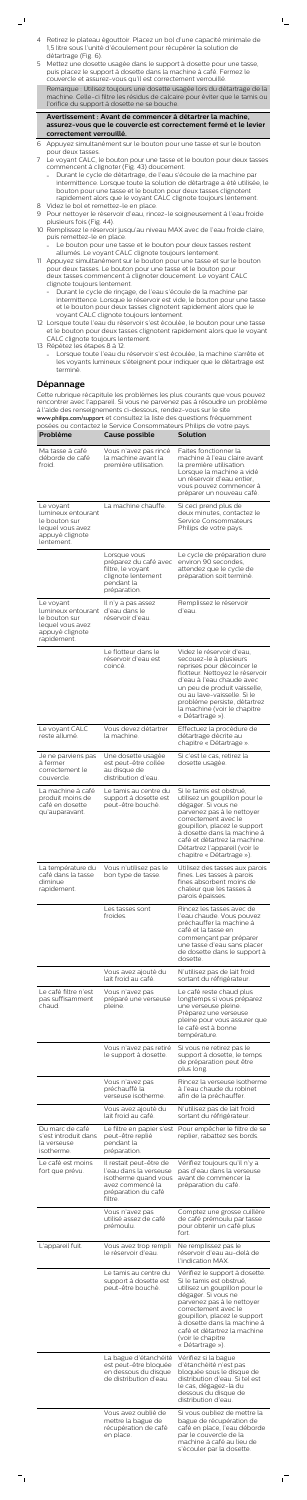| Problème                                                                             | Cause possible                                                         | <b>Solution</b>                                                                                                                                                     |
|--------------------------------------------------------------------------------------|------------------------------------------------------------------------|---------------------------------------------------------------------------------------------------------------------------------------------------------------------|
| Je ne parviens pas<br>à ouvrir le<br>couvercle.                                      | Un vide s'est formé<br>sous le couvercle.                              | Eteignez la machine à café.<br>Tirez le levier vers le haut et<br>attendez 24 heures avant<br>d'ouvrir le couvercle. Vous<br>devrez peut-être employer<br>la force. |
|                                                                                      |                                                                        | Vérifiez toujours que les<br>supports à dosette sont<br>propres et que le centre du<br>tamis n'est pas obstrué afin<br>d'éviter toute vide.                         |
| La préparation du<br>café est plus<br>longue<br>qu'auparavant.                       | Vous devez détartrer<br>la machine.                                    | Pour détartrer la machine,<br>suivez les instructions<br>décrites au chapitre<br>« Détartrage ».                                                                    |
|                                                                                      | Vous avez laissé un<br>support à dosette<br>dans la machine à<br>café. | Retirez le support à dosette.                                                                                                                                       |
| Il reste de l'eau<br>dans le réservoir<br>après la<br>préparation de<br>café filtre. | Ce phénomène est<br>normal                                             | La procédure de préparation<br>du café filtre n'utilise pas<br>toute l'eau dans le<br>réservoir. Ceci est normal.                                                   |

 $\vert$ 

- Ce symbole signifie que ce produit ne doit pas être jeté avec les déchets ménagers (2012/19/EU) (Fig. ).
- Respectez les réglementations de votre pays concernant la collecte séparée des appareils électriques et électroniques. La mise au rebut appropriée des piles permet de protéger l'environnement et la santé.

## **Garantie et assistance**

Si vous avez besoin d'une assistance ou d'informations supplémentaires, consultez le site Web **www.philips.com/support** ou lisez le dépliant sur la garantie internationale.

## **Recyclage**

## **Introductie**

Gefeliciteerd met uw aankoop en welkom bij Philips! Registreer uw product op **www.philips.com/welcome** om optimaal gebruik te kunnen maken van de door Philips geboden ondersteuning.

#### Schoon, koud water

Gebruik elke dag schoon, koud water. Als u het koffiezetapparaat één dag niet hebt gebruikt, moet u het apparaat voor gebruik doorspoelen met schoon, koud water. Om het apparaat door te spoelen, vult u het waterreservoir met schoon, koud water, plaatst u een kom (met een inhoud van ten minste 1500 ml) of 2 koppen onder de koffietuit en drukt u een paar keer op de 2-kops knop om heet water te laten doorstromen totdat het waterreservoir leeg is.

#### Verse filterkoffie

Gebruik voor een kan heerlijke koffie voorgemalen koffie van goede kwaliteit. Gebruik altijd een filterzakje van het formaat 102. U kunt maximaal 7 koppen koffie zetten in de kan.

## Verse koffiepads

Gebruik in dit apparaat verse koffiepads van goede kwaliteit voor een volle, ronde smaak. Bewaar de pads in een voorraadbus of -doos, zodat ze langer vers blijven.

## **Belangrijk**

Lees deze gebruiksaanwijzing zorgvuldig door voordat u het apparaat gebruikt. Bewaar de gebruiksaanwijzing om deze indien nodig later te kunnen raadplegen.

## Gevaar

- Dompel het apparaat nooit onder in water of een andere vloeistof.

## Waarschuwing

- Sluit het apparaat uitsluitend aan op een geaard stopcontact.
- Controleer of het voltage dat op de onderkant van het apparaat is aangegeven, overeenkomt met de plaatselijke
- netspanning voordat u het apparaat aansluit. - Dit apparaat kan worden gebruikt door
- kinderen vanaf 8 jaar en door personen met verminderde lichamelijke, zintuiglijke of

geestelijke capaciteiten of weinig ervaring en kennis, mits zij onder toezicht staan of instructies hebben ontvangen over veilig gebruik van het apparaat en zij de gevaren van het gebruik begrijpen. Kinderen mogen niet met het apparaat spelen. Reiniging en onderhoud mogen alleen door kinderen van 8 jaar en ouder worden uitgevoerd en alleen onder toezicht.

- Houd het apparaat en het snoer buiten het bereik van kinderen jonger dan 8 jaar.
- Gebruik het apparaat niet als de stekker, het netsnoer of het apparaat zelf beschadigd is.
- Indien het netsnoer beschadigd is, moet het worden vervangen door Philips, een door Philips erkend servicecentrum of personen met vergelijkbare kwalificaties om gevaar te voorkomen.

# Let op

- Breng het apparaat altijd naar een door Philips geautoriseerd servicecentrum voor onderzoek of reparatie. Probeer niet zelf het apparaat te repareren, aangezien uw garantie hierdoor komt te vervallen.
- Leg het apparaat nooit op zijn kant nadat u het hebt uitgepakt. Houd het apparaat altijd rechtop, ook tijdens transport
- Gebruik nooit gewone gemalen koffie of gescheurde pads in de padhouders van dit apparaat, aangezien de padhouders hierdoor verstopt raken.
- Het apparaat mag niet worden gebruikt in combinatie met een transformator, aangezien dit tot onveilige situaties kan leiden.
- Plaats het apparaat op een vlakke en stabiele ondergrond.
- Plaats het apparaat niet op een warmhoudplaat of naast een hete oven, verwarmingselement of vergelijkbare warmtebron.
- Ontkalk het apparaat ten minste om de 3 maanden. Als u dit niet doet, werkt het apparaat na verloop van tijd niet goed meer. In dat geval vallen reparaties niet onder de garantie.
- Gebruik het apparaat niet op een hoogte boven 2200 meter NAP.
- Gebruik het apparaat niet bij een temperatuur onder de 0 °C. Water dat in het apparaat achterblijft, kan bevriezen en schade veroorzaken.
- Doe nooit andere vloeistoffen dan schoon, koud water in het waterreservoir.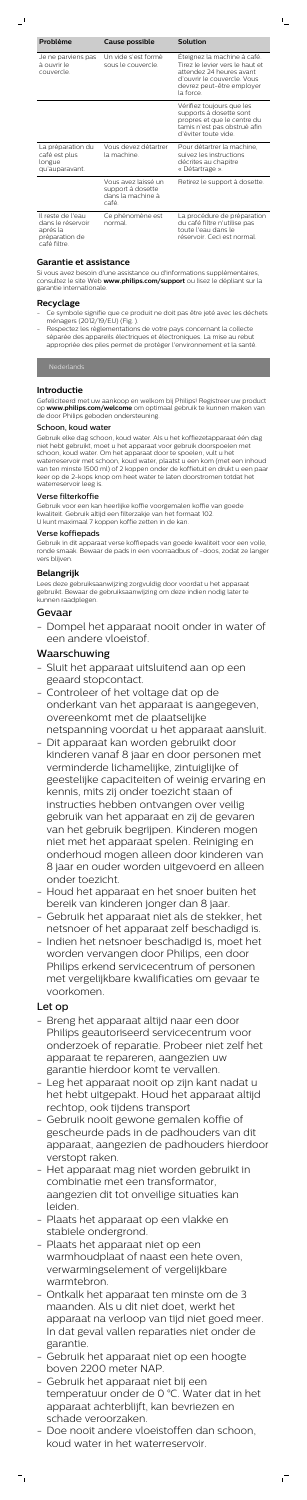- Zorg ervoor dat de tuit goed is geplaatst voordat u het apparaat doorspoelt of koffie zet.

 $\mathbb{L}_+$ 

 $\mathbf{I}$ 

- Spoel het koffiezetapparaat vóór het eerste gebruik door met vers water (zie het hoofdstuk 'Eerste gebruik'). Hierdoor wordt het systeem gevuld met water, wat zeer belangrijk is voor de juiste werking van het apparaat.
- Onderbreek het ontkalkingsproces nooit.
- Gebruik nooit een ontkalker op basis van mineraalzuur zoals zwavelzuur, zoutzuur, sulfaminezuur of azijnzuur (bijv. azijn). Deze ontkalkers kunnen het apparaat beschadigen.
- Het apparaat is uitsluitend bedoeld voor normaal huishoudelijk gebruik. Het apparaat is niet bedoeld voor gebruik in personeelskeukens van bijvoorbeeld winkels, kantoren, boerderijen of vergelijkbare werkomgevingen. Het apparaat is ook niet bedoeld voor gebruik door gasten in hotels, motels, bed en breakfast en andere verblijfsaccommodaties.
- Neem de thermoskan niet uit elkaar.
- Dompel de thermoskan nooit in water of een andere vloeistof; hierdoor zou water tussen de wanden van de thermoskan kunnen lopen.
- De thermoskan is niet vaatwasmachinebestendig.
- Om lekkage te voorkomen dient u de thermoskan altijd rechtop te houden wanneer deze gevuld is.
- Tijdens het koffiezetten en zolang het lampje knippert, is de filterhouder gevuld met hete koffie.

- 1-kops padhouder
- 2 2-kops padhouder
- 3 Verdeelschijf
- 4 Ring opvangbak
- 5 Lekbak
- 6 CALC-lampje
- 7 Kanknop 8 2-kops knop
- 9 1-kops knop
- 10 Deksel van waterreservoir
- 11 Waterreservoir
- 12 Deksel van filterhouder
- 13 Filterhouder 14 Deksel van thermoskan
- 15 Thermoskan
- 16 Maatlepel

# **Algemene beschrijving**

# **Elektromagnetische velden**

Dit Philips-apparaat voldoet aan alle toepasbare richtlijnen en voorschriften met betrekking tot blootstelling aan elektromagnetische velden.

## **Eerste gebruik**

Wanneer u het apparaat voor de eerste keer inschakelt, wordt een

- automatische doorspoelcyclus gestart, ongeacht welke knop u indrukt.
- 1 Steek de stekker in een geaard stopcontact.
- 2 Verwijder het waterreservoir uit het apparaat en verwijder vervolgens het deksel van het waterreservoir (Fig. 2).
- 3 Maak het waterreservoir goed schoon in warm water, desgewenst met wat afwasmiddel.
- 4 Vul het waterreservoir tot aan de MAX-aanduiding (Fig. 3) met schoon, koud water.
- 5 Plaats het deksel terug op het waterreservoir en plaats het waterreservoir terug op het apparaat (Fig. 4).
	-
- 6 Plaats de 1-kops padhouder in het koffiezetapparaat. Sluit het deksel en controleer of het goed vergrendeld (Fig. 5) is.
- 7 Verwijder de lekbak van het plateau en plaats een kom (met een inhoud van minstens 1 liter) of de kan onder de koffie-uitloop (Fig. 6).
- 8 Druk op een van de knoppen op het bedieningspaneel. Alle drie de lampjes beginnen te knipperen (Fig. 7).
- 9 De doorspoelcyclus wordt gestart. Tijdens de doorspoelcyclus wordt het systeem gevuld met water uit het waterreservoir. Het apparaat maakt daarbij meer geluid dan tijdens het koffiezetten.
- 10 Wanneer het waterreservoir leeg (Fig. 8) is, wordt het apparaat automatisch uitgeschakeld.
- 11 Maak na de eerste doorspoelcyclus de collectorring en de padhouder schoon met warm water en wat afwasmiddel of in de vaatwasmachine. Spoel de isolatiekan af onder de kraan.

## **Een kan filterkoffie zetten**

- 1 Open het deksel van het apparaat (Fig. 9).
- 2 Verwijder de padhouder, indien aanwezig (Fig. 10).
- 3 Verwijder de lekbak, indien aanwezig.
- 4 Vul het waterreservoir met schoon, koud water tot het juiste niveau voor het aantal kopjes koffie dat u wilt zetten en plaats het waterreservoir terug op het apparaat (Fig. 11).
- 5 Spoel de thermoskan met warm kraanwater om deze voor te verwarmen. Tip: Zet ten minste een halve kan koffie om de lekkerste en warmste koffie te krijgen.
- 6 Plaats de filterhouder boven op de thermoskan (Fig. 12).
- 7 Open het deksel van de filterhouder.
- 8 Plaats een filterzakje (nr. 102) in de filterhouder. Vouw de randen van het filterzakje om zodat het filter niet naar binnen klapt tijdens het koffiezetten (Fig. 13).
- 9 Schep met de maatlepel de benodigde hoeveelheid voorgemalen koffie in het filter (Fig. 14).
	- Tip: Gebruik één maatlepel voorgemalen koffie per kop. Gebruik een volle, onafgestreken maatlepel voor sterke koffie en een afgestreken maatlepel voor milde koffie.
- 10 Sluit het deksel van de filterhouder.
- 11 Schuif de thermoskan op het plateau van het apparaat (Fig. 15).
- 12 Druk op de kanknop om het koffiezetten (Fig. 16) te starten.
	- Het lampje in de kanknop begint te knipperen en het koffiezetten wordt gestart (Fig. 17).
	- Wanneer al het water uit het waterreservoir door het filter is gelopen, gaat het lampje in de kanknop uit en wordt het apparaat automatisch uitgeschakeld.
- 13 U kunt nu de thermoskan van het apparaat (Fig. 18) verwijderen.
- 14 Verwijder de filterhouder van de thermoskan (Fig. 19). Tip: U kunt de filterhouder op de lekbak plaatsen terwijl u koffie uit de kan (Fig. 20) schenkt. Zo voorkomt u dat er koffie op uw aanrecht lekt.
- 15 Plaats het deksel op de thermoskan en draai het naar de warmhoudstand ('vergrendeld slot'-symbool) (Fig. 21).
- 16 Druk op de hendel van het deksel om een of meer koppen (Fig. 22) koffie uit de kan te schenken.

## **Koffiezetten met pads**

## Eén kop padkoffie zetten

- 1 Vul het waterreservoir met schoon, koud water tot de MAX-aanduiding en plaats het terug op het apparaat (Fig. 3). Opmerking: De MIN-aanduiding op het waterreservoir geeft de minimale
	- hoeveelheid water aan die nodig is om padkoffie te zetten. Vul het waterreservoir altijd tot boven het MIN-niveau.
- 2 Steek de stekker in een geaard stopcontact.
- 3 Open het deksel van het apparaat door de hendel omhoog (Fig. 9) te bewegen.
- 4 Plaats de lekbak op het plateau van het apparaat (Fig. 23).
- 5 Plaats één pad in de 1-kops padhouder met de bolle zijde naar beneden (Fig. 24).

Opmerking: Zorg dat de padhouder schoon is en dat het zeefje in het midden niet verstopt is, bijvoorbeeld met koffiedik.

Opmerking: Zorg dat de koffie in de pad gelijkmatig is verdeeld en druk de pad licht aan in de padhouder.

- 6 Plaats de 1-kops padhouder in het apparaat en sluit het deksel (Fig. 5). Plaats een kop op de lekbak (Fig. 25).
- 8 Druk op de 1-kops knop om koffie (Fig. 26) te zetten.
	- De knop begint te knipperen en het apparaat wordt opgewarmd (Fig. 27).
	- Wanneer de opwarming is voltooid, begint het apparaat met koffiezetten (Fig. 28). Na het koffiezetten wordt het apparaat automatisch uitgeschakeld.
- 9 Verwijder na gebruik de koffiepad door de padhouder uit het apparaat te nemen en te legen (Fig. 10).

#### Let op: Doe dit voorzichtig, aangezien er nog wat heet water/hete koffie op de koffiepad(s) kan liggen.

Let op: Gebruik nooit gewone gemalen koffie of gescheurde pads in het apparaat, aangezien het hierdoor verstopt raakt.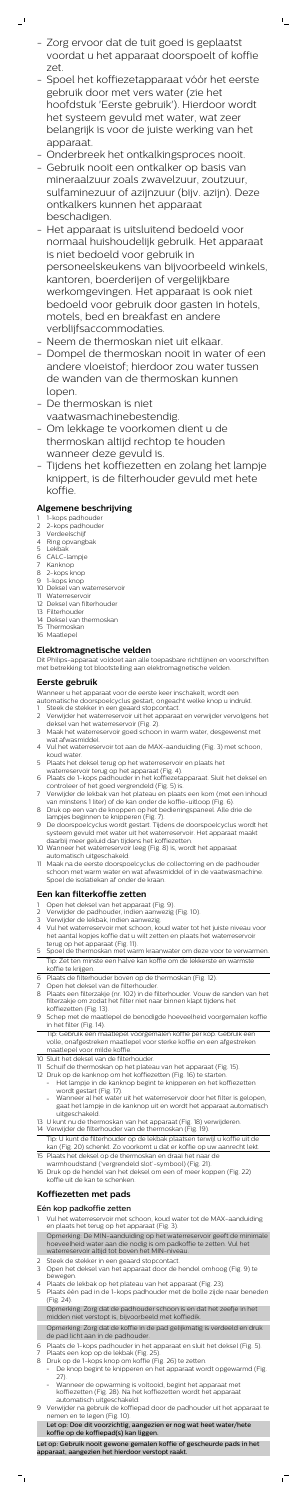## Twee koppen padkoffie zetten

- Als u twee koppen padkoffie wilt zetten, plaatst u de diepere 2-kops padhouder in het apparaat. Plaats twee pads in de 2-kops padhouder (Fig. 29).
- 2 Druk op de 2-kops knop om koffie te zetten (Fig. 30).
	- De knop begint te knipperen en het apparaat wordt opgewarmd (Fig. 31).

 $\mathbb{L}$ 

- Wanneer de opwarming is voltooid, begint het apparaat met koffiezetten (Fig. 32). Na het koffiezetten wordt het apparaat automatisch uitgeschakeld.
- 3 Verwijder na gebruik de koffiepads door de padhouder uit het apparaat te nemen en te legen (Fig. 33).

Opmerking: In plaats van twee pads kunt u ook een cappuccinopad, een pad voor warme chocolademelk of een speciale pad voor een mok sterke koffie in de 2-kops padhouder plaatsen. U moet dan wel een mok onder de koffietuit plaatsen. In dit geval drukt u op de 1-kops knop in plaats van de 2-kops knop om uw warme drank te bereiden.

## **Accessoires bestellen**

Ga naar **www.shop.philips.com/service** of uw Philips-dealer om accessoires of reserveonderdelen aan te schaffen. U kunt ook contact opnemen met het Philips Consumer Care Centre in uw land (zie de meegeleverde wereldwijde garantieverklaring voor contactgegevens).

## **Het apparaat schoonmaken**

- Maak de buitenkant van het apparaat schoon met een vochtige doek. 2 Maak de padhouders regelmatig schoon met warm water, wat afwasmiddel en een afwasborstel om verstopping te voorkomen. Als u de 2-kops padhouder hebt gebruikt om cappuccino of warme chocolademelk te bereiden, moet u deze direct na gebruik goed schoonmaken om alle melkresten te verwijderen. Opmerking: Voor een zeer grondige reiniging (Fig. 34) kunt u de padhouders uit elkaar halen.
- 3 Maak de collectorring, de padhouders, de lekbak, het waterreservoir en het deksel van het waterreservoir schoon in warm water, eventueel met wat afwasmiddel. Alle afneembare onderdelen, met uitzondering van het waterreservoir, kunnen ook in de vaatwasmachine (Fig. 35) worden gereinigd.
- 4 Maak de waterverdeelschijf schoon met een vochtige doek. Doe dit voorzichtig en let op dat de rubberen afdichtring niet onder de rand van de waterverdeelschijf vast komt te zitten. Als dat gebeurt, gaat het koffiezetapparaat lekken.

## **Dompel het apparaat nooit onder in water of een andere vloeistof.**

**Maak het koffiezetapparaat nooit schoon door het met geopend deksel door te spoelen.**

#### Het koffiezetapparaat schoonmaken

**Waarschuwing: Haal altijd de stekker uit het stopcontact voordat u het apparaat schoonmaakt.**

- Vul het waterreservoir met schoon, koud water tot de MAX-aanduiding en plaats het terug op het apparaat.
- 2 Plaats de 1-kops padhouder of 2-kops padhouder zonder pad(s) in het apparaat.
- 3 Plaats een kom (met een inhoud van minstens 1000 ml) of de kan onder de koffietuit om het water op te vangen.
- 4 Druk op de 2-kops knop en wacht tot het apparaat is opgewarmd en een hoeveelheid heet water heeft afgegeven. Druk vervolgens nog een paar keer op de 2-kops knop, totdat het waterreservoir leeg is.

#### De thermoskan schoonmaken

**Waarschuwing: Dompel de thermoskan niet in water of een andere vloeistof en maak deze niet schoon in de vaatwasmachine, aangezien de kan hierdoor beschadigd kan raken.**

- 1 Als u het deksel naar links draait, gaat de kan open en kunt u het deksel verwijderen (Fig. 36).
- 2 Maak de binnenkant van de thermoskan schoon met een zachte borstel, warm water en een beetje afwasmiddel (Fig. 37).
- Tip: U kunt hardnekkige bruine aanslag verwijderen door de kan met warm water te vullen en er een lepel soda aan toe te voegen. Laat de soda een tijdje inwerken.
- 3 Spoel de thermoskan na het schoonmaken om met vers, warm water (Fig. 38).

## Het koffiezetapparaat doorspoelen

Wanneer u het koffiezetapparaat één dag niet hebt gebruikt, spoelt u het vóór gebruik door met schoon, koud water. Het doorspoelen van het apparaat gaat als volgt:

## **Het apparaat ontkalken**

#### Wanneer ontkalken

Tijdens het gebruik hoopt zich kalk op in het apparaat. Het is zeer belangrijk dat u het apparaat ontkalkt zodra het CALC-lampje gaat branden.

#### Waarom ontkalken

Waarom u het koffiezetapparaat moet ontkalken:

- Het verlengt de levensduur van uw koffiezetapparaat.
- Het zorgt ervoor dat uw kop volledig wordt gevuld.
- Het zorgt ervoor dat de koffie zo warm mogelijk is.
- Het apparaat maakt tijdens het koffiezetten minder geluid.
- Het voorkomt storingen.

Als de ontkalkingsprocedure niet correct wordt uitgevoerd, blijven er kalkresten achter in het apparaat. Dit leidt tot een snellere ophoping van kalk, waardoor het apparaat permanent en onherstelbaar beschadigd kan raken.

## Gebruik de juiste ontkalker

Alleen ontkalkers op basis van citroenzuur zijn geschikt voor het ontkalken van het apparaat. Dit type ontkalker ontkalkt het apparaat zonder het te beschadigen. Zie 'Ontkalkingsprocedure' hieronder voor de juiste hoeveelheid. Elk ontkalkingsmengsel kan slechts eenmaal worden gebruikt. Gebruik elke keer een nieuw ontkalkingsmengsel. We raden u aan de speciale SENSEO® Ontkalker (HD7012/HD7011/HD7006) te gebruiken. Lees de instructiefolder in de verpakking. Op onze website

(www.philips.com/descale-senseo) leest u waarom het belangrijk is om te ontkalken, hoe u kunt ontkalken en welke ontkalker u dient te gebruiken.

**Waarschuwing: Gebruik nooit een ontkalker op basis van mineraalzuur zoals zwavelzuur, zoutzuur, sulfaminezuur of azijnzuur (bijv. azijn). Deze ontkalkers kunnen uw koffiezetapparaat beschadigen.**

## Ontkalkingsprocedure

De ontkalkingsprocedure bestaat uit een ontkalkingscyclus en 2 doorspoelcycli. Onderbreek de ontkalkingscyclus niet en schakel het apparaat niet uit voordat u de twee doorspoelcycli hebt uitgevoerd.

- 1 Vul het waterreservoir met schoon, koud water tot de MAX-aanduiding en schenk het water in een kom (Fig. 39).
- 2 Meng 50 gram citroenzuur met het water in de kom. Roer het mengsel totdat het poeder is opgelost (Fig. 40).
- 3 Vul het waterreservoir met het ontkalkingsmengsel en plaats het reservoir terug op het apparaat (Fig. 41).
- 4 Verwijder de lekbak. Plaats een kom met een inhoud van minstens 1,5 liter onder de tuit om het ontkalkingsmengsel (Fig. 6) op te vangen.
- 5 Plaats de 1-kops padhouder met een gebruikte koffiepad in het koffiezetapparaat. Sluit het deksel en controleer of het goed vergrendeld is.

Opmerking: Plaats altijd een gebruikte koffiepad in de padhouder wanneer u het apparaat ontkalkt. Deze pad dient als 'filter' om te voorkomen dat de zeef of de opening in de padhouder tijdens het ontkalken verstopt raakt met kalkresten.

#### **Waarschuwing: Zorg dat het deksel goed is gesloten en dat de hendel van het deksel is vergrendeld voordat u begint met ontkalken.**

- 6 Druk tegelijkertijd op de 1-kops knop en de 2-kops knop.
	- 7 Het CALC-lampje, de 1-kops knop en de 2-kops knop beginnen langzaam te knipperen (Fig. 43).
		- Tijdens de ontkalkingscyclus komt er met tussenpozen water uit het apparaat. Wanneer het ontkalkingsmengsel in het waterreservoir op is, beginnen de 1-kops knop en de 2-kops knop snel te knipperen, terwijl het CALC-lampje langzaam blijft knipperen.
- 8 Leeg de kom en plaats deze weer terug.
- 9 Maak het waterreservoir schoon door het enkele keren (Fig. 44) goed om te spoelen met schoon, koud kraanwater.
- 10 Vul het waterreservoir met schoon, koud water tot de MAX-aanduiding en plaats het terug op het apparaat.
	- De 1-kops knop en de 2-kops knop branden onafgebroken. Het CALC-lampje blijft langzaam knipperen.
- 11 Druk tegelijkertijd op de 1-kops knop en de 2-kops knop. De 1-kops knop en de 2-kops knop beginnen langzaam te knipperen. Het CALC-lampje blijft langzaam knipperen.
	- Tijdens de doorspoelcyclus komt er met tussenpozen water uit het apparaat. Wanneer het waterreservoir leeg is, beginnen de 1-kops knop en de 2-kops knop snel te knipperen, terwijl het CALC-lampje langzaam blijft knipperen.
- 12 Wanneer al het water in het waterreservoir op is, beginnen de 1-kops knop en de 2-kops knop snel te knipperen, terwijl het CALC-lampje langzaam blijft knipperen.
- 13 Herhaal stap 8 tot en met 12.
	- Wanneer het water in het waterreservoir helemaal op is, wordt het apparaat automatisch uitgeschakeld en gaan alle lampjes uit om aan te geven dat de ontkalkingsprocedure is voltooid.

## **Problemen oplossen**

In dit hoofdstuk worden in het kort de meest voorkomende problemen behandeld die zich kunnen voordoen tijdens het gebruik van het apparaat. Als u het probleem niet kunt oplossen met behulp van de onderstaande informatie, gaat u naar [www.philips.com/support](http://www.philips.com/support) voor een lijst met veelgestelde vragen of neemt u contact op met het Consumer Care Center in uw land. **Probleem Mogelijke oorzaak Oplossing**

| Mijn kop stroomt<br>over met koude<br>koffie. | U hebt het apparaat<br>niet doorgespoeld<br>vóór het eerste<br>gebruik. | Spoel het apparaat vóór het<br>eerste gebruik door.<br>Wanneer het apparaat een<br>volledig waterreservoir heeft<br>geleegd, kunt u nieuwe |
|-----------------------------------------------|-------------------------------------------------------------------------|--------------------------------------------------------------------------------------------------------------------------------------------|

koffie zetten.